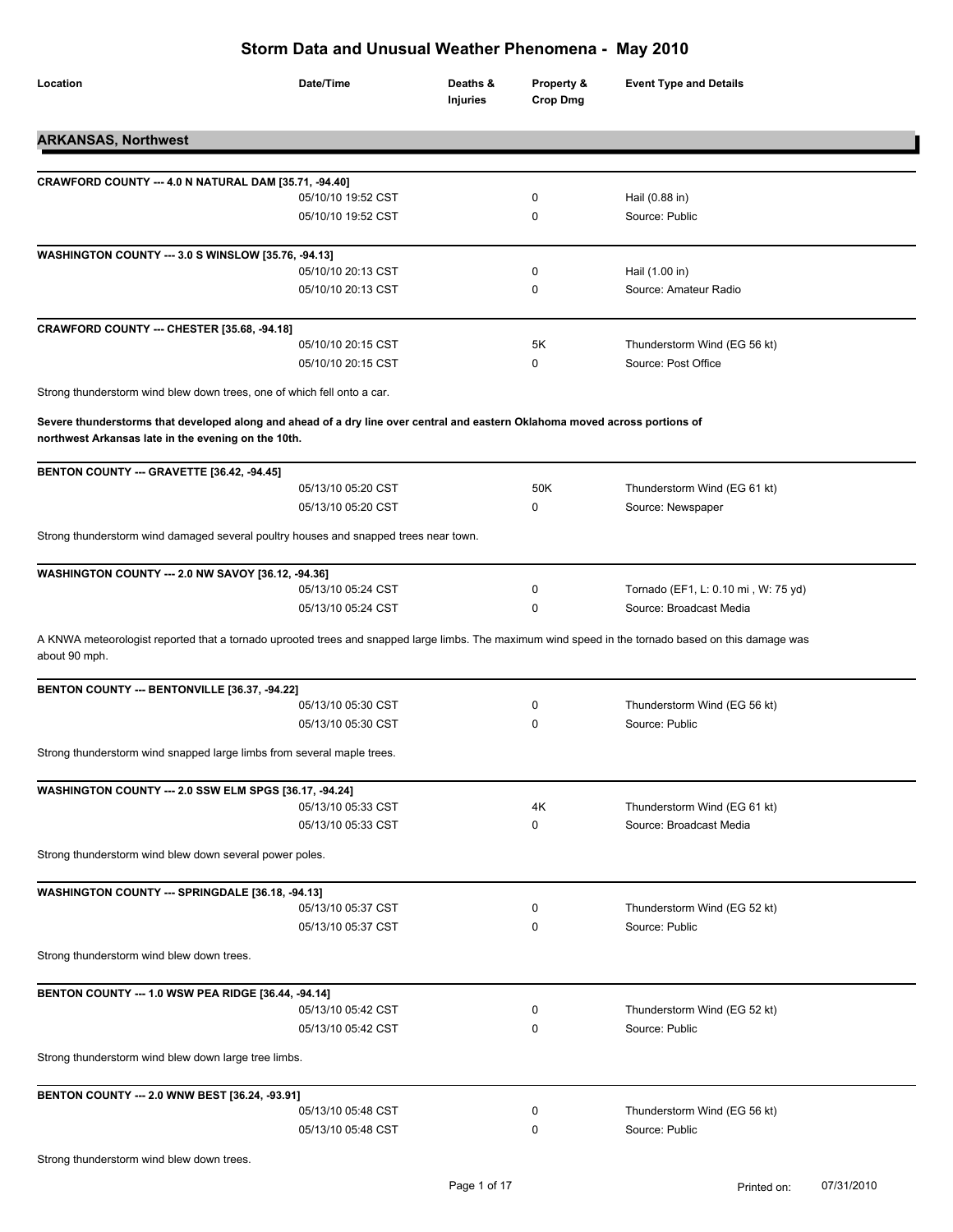| Location                                                                                                     | Date/Time          | Deaths &<br>Injuries | Property &<br><b>Crop Dmg</b> | <b>Event Type and Details</b> |
|--------------------------------------------------------------------------------------------------------------|--------------------|----------------------|-------------------------------|-------------------------------|
| BENTON COUNTY --- 5.0 SE GARFIELD [36.40, -93.91]                                                            |                    |                      |                               |                               |
|                                                                                                              | 05/13/10 05:50 CST |                      | 0                             | Thunderstorm Wind (EG 52 kt)  |
|                                                                                                              | 05/13/10 05:50 CST |                      | 0                             | Source: Public                |
| Strong thunderstorm wind blew down numerous large tree limbs.                                                |                    |                      |                               |                               |
| MADISON COUNTY --- 3.9 ENE CLIFTY [36.26, -93.74]                                                            |                    |                      |                               |                               |
|                                                                                                              | 05/13/10 06:00 CST |                      | 0                             | Thunderstorm Wind (EG 56 kt)  |
|                                                                                                              | 05/13/10 06:00 CST |                      | 0                             | Source: Public                |
| Strong thunderstorm wind blew down two large trees and numerous large limbs.                                 |                    |                      |                               |                               |
| MADISON COUNTY --- 4.1 WNW ROCKHOUSE [36.30, -93.74]                                                         |                    |                      |                               |                               |
|                                                                                                              | 05/13/10 06:00 CST |                      | 0                             | Thunderstorm Wind (EG 52 kt)  |
|                                                                                                              | 05/13/10 06:00 CST |                      | 0                             | Source: Law Enforcement       |
| Strong thunderstorm wind blew down large trees.                                                              |                    |                      |                               |                               |
| CRAWFORD COUNTY --- 3.0 WNW NATURAL DAM [35.67, -94.45]                                                      |                    |                      |                               |                               |
|                                                                                                              | 05/13/10 12:55 CST |                      | 0                             | Thunderstorm Wind (EG 56 kt)  |
|                                                                                                              | 05/13/10 12:55 CST |                      | 0                             | Source: Public                |
| Strong thunderstorm wind blew down several trees just southeast of the Davidson community, along Highway 59. |                    |                      |                               |                               |
| WASHINGTON COUNTY --- WINSLOW [35.80, -94.13]                                                                |                    |                      |                               |                               |
|                                                                                                              | 05/13/10 13:20 CST |                      | 0                             | Thunderstorm Wind (EG 52 kt)  |
|                                                                                                              | 05/13/10 13:20 CST |                      | 0                             | Source: Post Office           |
| Strong thunderstorm wind blew down large tree limbs.                                                         |                    |                      |                               |                               |
| MADISON COUNTY --- CROSSES [35.87, -93.92]                                                                   |                    |                      |                               |                               |
|                                                                                                              | 05/13/10 13:34 CST |                      | 3K                            | Thunderstorm Wind (EG 61 kt)  |
|                                                                                                              | 05/13/10 13:34 CST |                      | 0                             | Source: Emergency Manager     |
| Strong thunderstorm wind blew down several trees and power poles.                                            |                    |                      |                               |                               |
| MADISON COUNTY --- HUNTSVILLE [36.08, -93.73]                                                                |                    |                      |                               |                               |
|                                                                                                              | 05/13/10 13:50 CST |                      | 3K                            | Thunderstorm Wind (EG 56 kt)  |
|                                                                                                              | 05/13/10 13:50 CST |                      | 0                             | Source: Public                |
| Strong thunderstorm wind blew out several windows at the Huntsville Middle School.                           |                    |                      |                               |                               |
| MADISON COUNTY --- WITTER [35.93, -93.68]                                                                    |                    |                      |                               |                               |
|                                                                                                              | 05/13/10 13:53 CST |                      | 5K                            | Thunderstorm Wind (EG 61 kt)  |
|                                                                                                              | 05/13/10 13:53 CST |                      | 0                             | Source: County Official       |
| Strong thunderstorm wind damaged the roof of a feed store.                                                   |                    |                      |                               |                               |
| MADISON COUNTY --- AURORA [36.00, -93.70]                                                                    |                    |                      |                               |                               |
|                                                                                                              | 05/13/10 13:55 CST |                      | 0                             | Thunderstorm Wind (EG 56 kt)  |
|                                                                                                              | 05/13/10 13:55 CST |                      | 0                             | Source: County Official       |
| Strong thunderstorm wind blew down several large trees.                                                      |                    |                      |                               |                               |
| MADISON COUNTY --- 5.0 S HUNTSVILLE [36.01, -93.73]                                                          |                    |                      |                               |                               |
|                                                                                                              | 05/13/10 14:00 CST |                      | 3K                            | Thunderstorm Wind (EG 52 kt)  |
|                                                                                                              | 05/13/10 14:00 CST |                      | 0                             | Source: Law Enforcement       |

Strong thunderstorm wind damaged a barn on Highway 23 south of Huntsville.

**A line of severe thunderstorms moved into northwestern Arkansas during the early morning hours on May 13. These storms produced damaging wind and a tornado. Severe thunderstorms redeveloped that afternoon with several damaging wind events resulting from**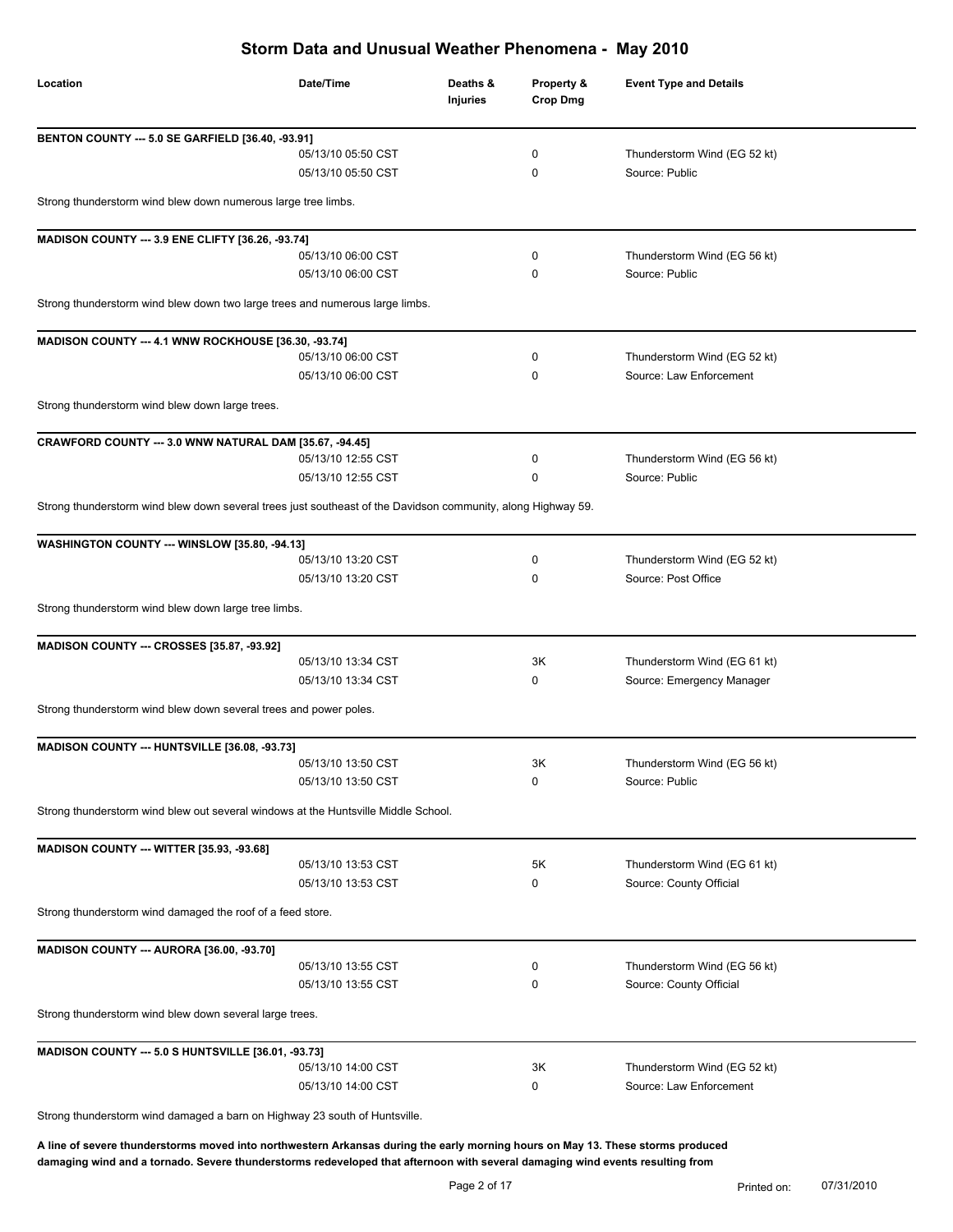| Location                                                                                                                                                                                      | Date/Time          | Deaths &<br><b>Injuries</b> | Property &<br>Crop Dmg | <b>Event Type and Details</b>       |
|-----------------------------------------------------------------------------------------------------------------------------------------------------------------------------------------------|--------------------|-----------------------------|------------------------|-------------------------------------|
| those storms.                                                                                                                                                                                 |                    |                             |                        |                                     |
| BENTON COUNTY --- BELLA VISTA [36.43, -94.23]                                                                                                                                                 |                    |                             |                        |                                     |
|                                                                                                                                                                                               | 05/14/10 04:45 CST |                             | 0.15M                  | Lightning                           |
|                                                                                                                                                                                               | 05/14/10 04:45 CST |                             | 0                      | Source: Newspaper                   |
| Lightning struck a house and started a fire that consumed the entire structure.                                                                                                               |                    |                             |                        |                                     |
| Lightning struck a house causing a fire.                                                                                                                                                      |                    |                             |                        |                                     |
|                                                                                                                                                                                               |                    |                             |                        |                                     |
| SEBASTIAN COUNTY --- WASHBURN [35.17, -94.10]                                                                                                                                                 |                    |                             |                        |                                     |
|                                                                                                                                                                                               | 05/16/10 10:23 CST |                             | 0                      | Hail (0.75 in)                      |
|                                                                                                                                                                                               | 05/16/10 10:23 CST |                             | 0                      | Source: Trained Spotter             |
| SEBASTIAN COUNTY --- 2.0 NE HARTFORD [35.04, -94.36]                                                                                                                                          |                    |                             |                        |                                     |
|                                                                                                                                                                                               | 05/16/10 10:30 CST |                             | 0                      | Tornado (EF0, L: 0.10 mi, W: 50 yd) |
|                                                                                                                                                                                               | 05/16/10 10:30 CST |                             | 0                      | Source: Emergency Manager           |
| A developing storm produced an apparent weak landspout tornado that briefly touched down in open country.                                                                                     |                    |                             |                        |                                     |
|                                                                                                                                                                                               |                    |                             |                        |                                     |
| Showers and thunderstorms developed in the vicinity of a weak frontal boundary on the 16th of May. Some of the storms produced hail<br>and a developing storm produced a brief, weak tornado. |                    |                             |                        |                                     |
| SEBASTIAN COUNTY --- 1.0 NW GREENWOOD [35.23, -94.28]                                                                                                                                         |                    |                             |                        |                                     |
|                                                                                                                                                                                               | 05/19/10 21:10 CST |                             | 0                      | Hail (1.00 in)                      |
|                                                                                                                                                                                               | 05/19/10 21:10 CST |                             | 0                      | Source: Emergency Manager           |
|                                                                                                                                                                                               |                    |                             |                        |                                     |
| SEBASTIAN COUNTY --- GREENWOOD [35.22, -94.27]                                                                                                                                                |                    |                             |                        |                                     |
|                                                                                                                                                                                               | 05/19/10 21:15 CST |                             | 0                      | Hail (0.88 in)                      |
|                                                                                                                                                                                               | 05/19/10 21:15 CST |                             | 0                      | Source: Public                      |
|                                                                                                                                                                                               |                    |                             |                        |                                     |
| MADISON COUNTY --- 0.8 NW KINGSTON [36.06, -93.53], 0.5 NE KINGSTON [36.06, -93.51], 0.5 SE KINGSTON [36.04, -93.51], 0.5 SW KINGSTON                                                         |                    |                             |                        |                                     |
| $[36.04, -93.53]$                                                                                                                                                                             | 05/19/10 23:15 CST |                             | 0                      | Flash Flood (due to Heavy Rain)     |
|                                                                                                                                                                                               | 05/20/10 04:00 CST |                             | 0                      | Source: Public                      |
|                                                                                                                                                                                               |                    |                             |                        |                                     |
| Locally heavy rain resulted in excessive runoff and caused a river to flow out of its banks around Kingston.                                                                                  |                    |                             |                        |                                     |
| MADISON COUNTY --- 1.0 NW COMBS [35.83, -93.84], 1.0 NE COMBS [35.83, -93.82], 0.5 SSE COMBS [35.81, -93.83], 0.5 SW COMBS [35.81, -93.84]                                                    |                    |                             |                        |                                     |
|                                                                                                                                                                                               | 05/19/10 23:15 CST |                             | 0                      | Flash Flood (due to Heavy Rain)     |
|                                                                                                                                                                                               | 05/20/10 04:00 CST |                             | 0                      | Source: Law Enforcement             |
| Widespread flooding was reported in the Combs area with numerous creeks and streams out of their banks.                                                                                       |                    |                             |                        |                                     |
|                                                                                                                                                                                               |                    |                             |                        |                                     |
| MADISON COUNTY --- KINGSTON [36.05, -93.52]                                                                                                                                                   | 05/19/10 23:15 CST |                             | 0                      | Thunderstorm Wind (EG 56 kt)        |
|                                                                                                                                                                                               | 05/19/10 23:15 CST |                             | 0                      | Source: Public                      |
|                                                                                                                                                                                               |                    |                             |                        |                                     |
| Strong thunderstorm wind blew down large trees.                                                                                                                                               |                    |                             |                        |                                     |
| Severe thunderstorms developed along and ahead of a northward lifting warm front during the evening of May 19th. These storms                                                                 |                    |                             |                        |                                     |
| produced large hail, damaging wind, and some flash flooding as they moved across northwestern Arkansas.                                                                                       |                    |                             |                        |                                     |
| <b>BENTON COUNTY --- 1.0 SW AVOCA [36.39, -94.08]</b>                                                                                                                                         |                    |                             |                        |                                     |
|                                                                                                                                                                                               | 05/25/10 13:25 CST |                             | 0                      | Hail (1.00 in)                      |
|                                                                                                                                                                                               | 05/25/10 13:25 CST |                             | 0                      | Source: Broadcast Media             |
|                                                                                                                                                                                               |                    |                             |                        |                                     |
| <b>FRANKLIN COUNTY --- 7.0 NE OZARK [35.57, -93.74]</b>                                                                                                                                       | 05/25/10 15:23 CST |                             | 5K                     | Hail (1.75 in)                      |
|                                                                                                                                                                                               | 05/25/10 15:23 CST |                             | 0                      | Source: Emergency Manager           |
|                                                                                                                                                                                               |                    |                             |                        |                                     |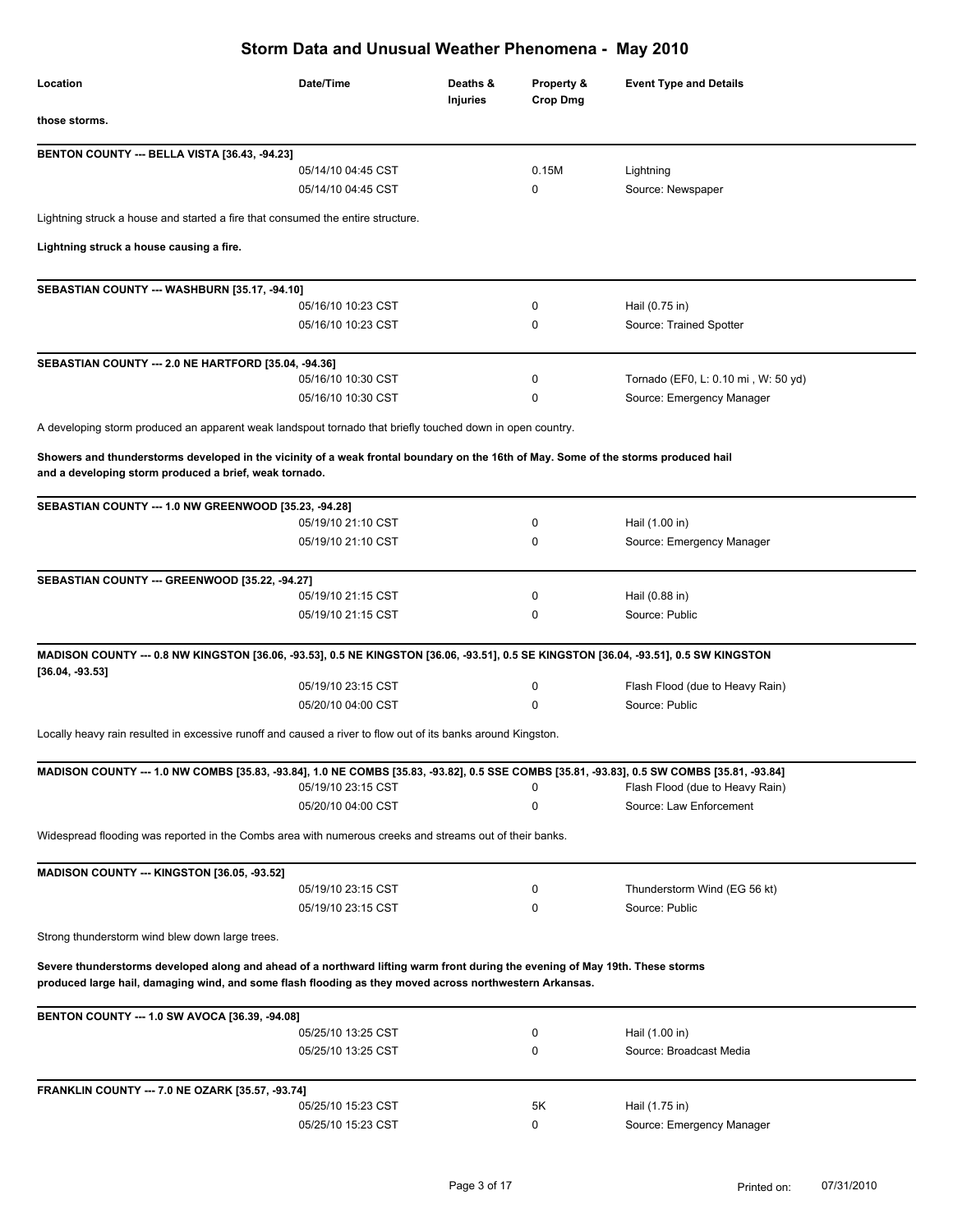| Date/Time<br>Deaths &<br>Property &<br><b>Event Type and Details</b><br><b>Injuries</b><br><b>Crop Dmg</b><br>FRANKLIN COUNTY --- 2.0 W WATALULA [35.57, -93.86]<br>05/25/10 15:48 CST<br>0<br>Hail (1.00 in)<br>Source: Trained Spotter<br>05/25/10 15:48 CST<br>0<br>Isolated thunderstorms developed in the vicinity of a weak surface boundary over portions of northwest Arkansas. Some of the storms<br>FRANKLIN COUNTY --- 3.0 SW ALIX [35.39, -93.74]<br>05/26/10 15:44 CST<br>0<br>Thunderstorm Wind (EG 61 kt)<br>05/26/10 15:44 CST<br>Source: Post Office<br>0<br>Strong thunderstorm wind blew down large tree limbs.<br>FRANKLIN COUNTY --- 0.8 NNW PETER PENDER [35.36, -93.94]<br>05/26/10 16:23 CST<br>0<br>Thunderstorm Wind (EG 52 kt)<br>Source: Public<br>05/26/10 16:23 CST<br>0<br>Strong thunderstorm wind blew down numerous tree limbs.<br>A few severe thunderstorms developed in the vicinity of a weak surface boundary pushing through northwest Arkansas.<br>OTTAWA COUNTY --- 0.5 NW QUAPAW [36.96, -94.79]<br>05/01/10 14:46 CST<br>0<br>Hail (0.75 in)<br>05/01/10 14:46 CST<br>Source: NWS Employee<br>0<br>Isolated strong thunderstorms developed during the afternoon of May 1st over the far northeastern portion of Oklahoma.<br>OSAGE COUNTY --- 11.4 W FAIRFAX [36.59, -96.90], 3.1 S BURBANK [36.66, -96.72]<br>Tornado (EF1, L: 11.00 mi, W: 2460 yd)<br>05/10/10 16:12 CST<br>50K<br>Source: NWS Storm Survey<br>05/10/10 16:25 CST<br>0<br>A tornado that developed over northeastern Noble County continued into western Osage County, where it damaged several homes, uprooted or snapped<br>numerous trees, and blew down power poles. The estimated peak wind in the tornado based on this damage was 110 mph.<br>OSAGE COUNTY --- 7.0 SW BURBANK [36.63, -96.81]<br>05/10/10 16:25 CST<br>0<br>Thunderstorm Wind (MG 56 kt)<br>Source: Mesonet<br>05/10/10 16:25 CST<br>0<br>This mesonet station likely sampled the periphery of the tornado that dissipated several miles south of Burbank.<br>OSAGE COUNTY --- 7.0 SW BURBANK [36.63, -96.81]<br>05/10/10 16:30 CST<br>Thunderstorm Wind (MG 56 kt)<br>0<br>Source: Mesonet<br>05/10/10 16:30 CST<br>0<br>This was a second peak wind at this mesonet station that occurred after the tornado had passed.<br>OSAGE COUNTY --- 7.0 W PAWHUSKA [36.67, -96.46]<br>05/10/10 16:32 CST<br>Hail (1.00 in)<br>0<br>05/10/10 16:32 CST<br>Source: Amateur Radio<br>0<br><b>OSAGE COUNTY --- 6.0 E BURBANK [36.70, -96.61]</b><br>Tornado (EF0, L: 0.10 mi, W: 75 yd)<br>05/10/10 16:33 CST<br>0<br>Source: NWS Employee<br>05/10/10 16:33 CST<br>0 | Storm Data and Unusual Weather Phenomena - May 2010 |  |  |  |  |  |
|---------------------------------------------------------------------------------------------------------------------------------------------------------------------------------------------------------------------------------------------------------------------------------------------------------------------------------------------------------------------------------------------------------------------------------------------------------------------------------------------------------------------------------------------------------------------------------------------------------------------------------------------------------------------------------------------------------------------------------------------------------------------------------------------------------------------------------------------------------------------------------------------------------------------------------------------------------------------------------------------------------------------------------------------------------------------------------------------------------------------------------------------------------------------------------------------------------------------------------------------------------------------------------------------------------------------------------------------------------------------------------------------------------------------------------------------------------------------------------------------------------------------------------------------------------------------------------------------------------------------------------------------------------------------------------------------------------------------------------------------------------------------------------------------------------------------------------------------------------------------------------------------------------------------------------------------------------------------------------------------------------------------------------------------------------------------------------------------------------------------------------------------------------------------------------------------------------------------------------------------------------------------------------------------------------------------------------------------------------------------------------------------------------------------------------------------------------------------------------------------------------------------------------------------------------------------------------------------------------------------------------------------------|-----------------------------------------------------|--|--|--|--|--|
|                                                                                                                                                                                                                                                                                                                                                                                                                                                                                                                                                                                                                                                                                                                                                                                                                                                                                                                                                                                                                                                                                                                                                                                                                                                                                                                                                                                                                                                                                                                                                                                                                                                                                                                                                                                                                                                                                                                                                                                                                                                                                                                                                                                                                                                                                                                                                                                                                                                                                                                                                                                                                                                   | Location                                            |  |  |  |  |  |
|                                                                                                                                                                                                                                                                                                                                                                                                                                                                                                                                                                                                                                                                                                                                                                                                                                                                                                                                                                                                                                                                                                                                                                                                                                                                                                                                                                                                                                                                                                                                                                                                                                                                                                                                                                                                                                                                                                                                                                                                                                                                                                                                                                                                                                                                                                                                                                                                                                                                                                                                                                                                                                                   |                                                     |  |  |  |  |  |
|                                                                                                                                                                                                                                                                                                                                                                                                                                                                                                                                                                                                                                                                                                                                                                                                                                                                                                                                                                                                                                                                                                                                                                                                                                                                                                                                                                                                                                                                                                                                                                                                                                                                                                                                                                                                                                                                                                                                                                                                                                                                                                                                                                                                                                                                                                                                                                                                                                                                                                                                                                                                                                                   |                                                     |  |  |  |  |  |
|                                                                                                                                                                                                                                                                                                                                                                                                                                                                                                                                                                                                                                                                                                                                                                                                                                                                                                                                                                                                                                                                                                                                                                                                                                                                                                                                                                                                                                                                                                                                                                                                                                                                                                                                                                                                                                                                                                                                                                                                                                                                                                                                                                                                                                                                                                                                                                                                                                                                                                                                                                                                                                                   |                                                     |  |  |  |  |  |
|                                                                                                                                                                                                                                                                                                                                                                                                                                                                                                                                                                                                                                                                                                                                                                                                                                                                                                                                                                                                                                                                                                                                                                                                                                                                                                                                                                                                                                                                                                                                                                                                                                                                                                                                                                                                                                                                                                                                                                                                                                                                                                                                                                                                                                                                                                                                                                                                                                                                                                                                                                                                                                                   | produced large hail.                                |  |  |  |  |  |
|                                                                                                                                                                                                                                                                                                                                                                                                                                                                                                                                                                                                                                                                                                                                                                                                                                                                                                                                                                                                                                                                                                                                                                                                                                                                                                                                                                                                                                                                                                                                                                                                                                                                                                                                                                                                                                                                                                                                                                                                                                                                                                                                                                                                                                                                                                                                                                                                                                                                                                                                                                                                                                                   |                                                     |  |  |  |  |  |
|                                                                                                                                                                                                                                                                                                                                                                                                                                                                                                                                                                                                                                                                                                                                                                                                                                                                                                                                                                                                                                                                                                                                                                                                                                                                                                                                                                                                                                                                                                                                                                                                                                                                                                                                                                                                                                                                                                                                                                                                                                                                                                                                                                                                                                                                                                                                                                                                                                                                                                                                                                                                                                                   |                                                     |  |  |  |  |  |
|                                                                                                                                                                                                                                                                                                                                                                                                                                                                                                                                                                                                                                                                                                                                                                                                                                                                                                                                                                                                                                                                                                                                                                                                                                                                                                                                                                                                                                                                                                                                                                                                                                                                                                                                                                                                                                                                                                                                                                                                                                                                                                                                                                                                                                                                                                                                                                                                                                                                                                                                                                                                                                                   |                                                     |  |  |  |  |  |
|                                                                                                                                                                                                                                                                                                                                                                                                                                                                                                                                                                                                                                                                                                                                                                                                                                                                                                                                                                                                                                                                                                                                                                                                                                                                                                                                                                                                                                                                                                                                                                                                                                                                                                                                                                                                                                                                                                                                                                                                                                                                                                                                                                                                                                                                                                                                                                                                                                                                                                                                                                                                                                                   |                                                     |  |  |  |  |  |
|                                                                                                                                                                                                                                                                                                                                                                                                                                                                                                                                                                                                                                                                                                                                                                                                                                                                                                                                                                                                                                                                                                                                                                                                                                                                                                                                                                                                                                                                                                                                                                                                                                                                                                                                                                                                                                                                                                                                                                                                                                                                                                                                                                                                                                                                                                                                                                                                                                                                                                                                                                                                                                                   |                                                     |  |  |  |  |  |
|                                                                                                                                                                                                                                                                                                                                                                                                                                                                                                                                                                                                                                                                                                                                                                                                                                                                                                                                                                                                                                                                                                                                                                                                                                                                                                                                                                                                                                                                                                                                                                                                                                                                                                                                                                                                                                                                                                                                                                                                                                                                                                                                                                                                                                                                                                                                                                                                                                                                                                                                                                                                                                                   |                                                     |  |  |  |  |  |
|                                                                                                                                                                                                                                                                                                                                                                                                                                                                                                                                                                                                                                                                                                                                                                                                                                                                                                                                                                                                                                                                                                                                                                                                                                                                                                                                                                                                                                                                                                                                                                                                                                                                                                                                                                                                                                                                                                                                                                                                                                                                                                                                                                                                                                                                                                                                                                                                                                                                                                                                                                                                                                                   |                                                     |  |  |  |  |  |
|                                                                                                                                                                                                                                                                                                                                                                                                                                                                                                                                                                                                                                                                                                                                                                                                                                                                                                                                                                                                                                                                                                                                                                                                                                                                                                                                                                                                                                                                                                                                                                                                                                                                                                                                                                                                                                                                                                                                                                                                                                                                                                                                                                                                                                                                                                                                                                                                                                                                                                                                                                                                                                                   |                                                     |  |  |  |  |  |
|                                                                                                                                                                                                                                                                                                                                                                                                                                                                                                                                                                                                                                                                                                                                                                                                                                                                                                                                                                                                                                                                                                                                                                                                                                                                                                                                                                                                                                                                                                                                                                                                                                                                                                                                                                                                                                                                                                                                                                                                                                                                                                                                                                                                                                                                                                                                                                                                                                                                                                                                                                                                                                                   |                                                     |  |  |  |  |  |
|                                                                                                                                                                                                                                                                                                                                                                                                                                                                                                                                                                                                                                                                                                                                                                                                                                                                                                                                                                                                                                                                                                                                                                                                                                                                                                                                                                                                                                                                                                                                                                                                                                                                                                                                                                                                                                                                                                                                                                                                                                                                                                                                                                                                                                                                                                                                                                                                                                                                                                                                                                                                                                                   |                                                     |  |  |  |  |  |
|                                                                                                                                                                                                                                                                                                                                                                                                                                                                                                                                                                                                                                                                                                                                                                                                                                                                                                                                                                                                                                                                                                                                                                                                                                                                                                                                                                                                                                                                                                                                                                                                                                                                                                                                                                                                                                                                                                                                                                                                                                                                                                                                                                                                                                                                                                                                                                                                                                                                                                                                                                                                                                                   |                                                     |  |  |  |  |  |
|                                                                                                                                                                                                                                                                                                                                                                                                                                                                                                                                                                                                                                                                                                                                                                                                                                                                                                                                                                                                                                                                                                                                                                                                                                                                                                                                                                                                                                                                                                                                                                                                                                                                                                                                                                                                                                                                                                                                                                                                                                                                                                                                                                                                                                                                                                                                                                                                                                                                                                                                                                                                                                                   |                                                     |  |  |  |  |  |
|                                                                                                                                                                                                                                                                                                                                                                                                                                                                                                                                                                                                                                                                                                                                                                                                                                                                                                                                                                                                                                                                                                                                                                                                                                                                                                                                                                                                                                                                                                                                                                                                                                                                                                                                                                                                                                                                                                                                                                                                                                                                                                                                                                                                                                                                                                                                                                                                                                                                                                                                                                                                                                                   | <b>OKLAHOMA, Eastern</b>                            |  |  |  |  |  |
|                                                                                                                                                                                                                                                                                                                                                                                                                                                                                                                                                                                                                                                                                                                                                                                                                                                                                                                                                                                                                                                                                                                                                                                                                                                                                                                                                                                                                                                                                                                                                                                                                                                                                                                                                                                                                                                                                                                                                                                                                                                                                                                                                                                                                                                                                                                                                                                                                                                                                                                                                                                                                                                   |                                                     |  |  |  |  |  |
|                                                                                                                                                                                                                                                                                                                                                                                                                                                                                                                                                                                                                                                                                                                                                                                                                                                                                                                                                                                                                                                                                                                                                                                                                                                                                                                                                                                                                                                                                                                                                                                                                                                                                                                                                                                                                                                                                                                                                                                                                                                                                                                                                                                                                                                                                                                                                                                                                                                                                                                                                                                                                                                   |                                                     |  |  |  |  |  |
|                                                                                                                                                                                                                                                                                                                                                                                                                                                                                                                                                                                                                                                                                                                                                                                                                                                                                                                                                                                                                                                                                                                                                                                                                                                                                                                                                                                                                                                                                                                                                                                                                                                                                                                                                                                                                                                                                                                                                                                                                                                                                                                                                                                                                                                                                                                                                                                                                                                                                                                                                                                                                                                   |                                                     |  |  |  |  |  |
|                                                                                                                                                                                                                                                                                                                                                                                                                                                                                                                                                                                                                                                                                                                                                                                                                                                                                                                                                                                                                                                                                                                                                                                                                                                                                                                                                                                                                                                                                                                                                                                                                                                                                                                                                                                                                                                                                                                                                                                                                                                                                                                                                                                                                                                                                                                                                                                                                                                                                                                                                                                                                                                   |                                                     |  |  |  |  |  |
|                                                                                                                                                                                                                                                                                                                                                                                                                                                                                                                                                                                                                                                                                                                                                                                                                                                                                                                                                                                                                                                                                                                                                                                                                                                                                                                                                                                                                                                                                                                                                                                                                                                                                                                                                                                                                                                                                                                                                                                                                                                                                                                                                                                                                                                                                                                                                                                                                                                                                                                                                                                                                                                   |                                                     |  |  |  |  |  |
|                                                                                                                                                                                                                                                                                                                                                                                                                                                                                                                                                                                                                                                                                                                                                                                                                                                                                                                                                                                                                                                                                                                                                                                                                                                                                                                                                                                                                                                                                                                                                                                                                                                                                                                                                                                                                                                                                                                                                                                                                                                                                                                                                                                                                                                                                                                                                                                                                                                                                                                                                                                                                                                   |                                                     |  |  |  |  |  |
|                                                                                                                                                                                                                                                                                                                                                                                                                                                                                                                                                                                                                                                                                                                                                                                                                                                                                                                                                                                                                                                                                                                                                                                                                                                                                                                                                                                                                                                                                                                                                                                                                                                                                                                                                                                                                                                                                                                                                                                                                                                                                                                                                                                                                                                                                                                                                                                                                                                                                                                                                                                                                                                   |                                                     |  |  |  |  |  |
|                                                                                                                                                                                                                                                                                                                                                                                                                                                                                                                                                                                                                                                                                                                                                                                                                                                                                                                                                                                                                                                                                                                                                                                                                                                                                                                                                                                                                                                                                                                                                                                                                                                                                                                                                                                                                                                                                                                                                                                                                                                                                                                                                                                                                                                                                                                                                                                                                                                                                                                                                                                                                                                   |                                                     |  |  |  |  |  |
|                                                                                                                                                                                                                                                                                                                                                                                                                                                                                                                                                                                                                                                                                                                                                                                                                                                                                                                                                                                                                                                                                                                                                                                                                                                                                                                                                                                                                                                                                                                                                                                                                                                                                                                                                                                                                                                                                                                                                                                                                                                                                                                                                                                                                                                                                                                                                                                                                                                                                                                                                                                                                                                   |                                                     |  |  |  |  |  |
|                                                                                                                                                                                                                                                                                                                                                                                                                                                                                                                                                                                                                                                                                                                                                                                                                                                                                                                                                                                                                                                                                                                                                                                                                                                                                                                                                                                                                                                                                                                                                                                                                                                                                                                                                                                                                                                                                                                                                                                                                                                                                                                                                                                                                                                                                                                                                                                                                                                                                                                                                                                                                                                   |                                                     |  |  |  |  |  |
|                                                                                                                                                                                                                                                                                                                                                                                                                                                                                                                                                                                                                                                                                                                                                                                                                                                                                                                                                                                                                                                                                                                                                                                                                                                                                                                                                                                                                                                                                                                                                                                                                                                                                                                                                                                                                                                                                                                                                                                                                                                                                                                                                                                                                                                                                                                                                                                                                                                                                                                                                                                                                                                   |                                                     |  |  |  |  |  |
|                                                                                                                                                                                                                                                                                                                                                                                                                                                                                                                                                                                                                                                                                                                                                                                                                                                                                                                                                                                                                                                                                                                                                                                                                                                                                                                                                                                                                                                                                                                                                                                                                                                                                                                                                                                                                                                                                                                                                                                                                                                                                                                                                                                                                                                                                                                                                                                                                                                                                                                                                                                                                                                   |                                                     |  |  |  |  |  |
|                                                                                                                                                                                                                                                                                                                                                                                                                                                                                                                                                                                                                                                                                                                                                                                                                                                                                                                                                                                                                                                                                                                                                                                                                                                                                                                                                                                                                                                                                                                                                                                                                                                                                                                                                                                                                                                                                                                                                                                                                                                                                                                                                                                                                                                                                                                                                                                                                                                                                                                                                                                                                                                   |                                                     |  |  |  |  |  |
|                                                                                                                                                                                                                                                                                                                                                                                                                                                                                                                                                                                                                                                                                                                                                                                                                                                                                                                                                                                                                                                                                                                                                                                                                                                                                                                                                                                                                                                                                                                                                                                                                                                                                                                                                                                                                                                                                                                                                                                                                                                                                                                                                                                                                                                                                                                                                                                                                                                                                                                                                                                                                                                   |                                                     |  |  |  |  |  |
|                                                                                                                                                                                                                                                                                                                                                                                                                                                                                                                                                                                                                                                                                                                                                                                                                                                                                                                                                                                                                                                                                                                                                                                                                                                                                                                                                                                                                                                                                                                                                                                                                                                                                                                                                                                                                                                                                                                                                                                                                                                                                                                                                                                                                                                                                                                                                                                                                                                                                                                                                                                                                                                   |                                                     |  |  |  |  |  |
|                                                                                                                                                                                                                                                                                                                                                                                                                                                                                                                                                                                                                                                                                                                                                                                                                                                                                                                                                                                                                                                                                                                                                                                                                                                                                                                                                                                                                                                                                                                                                                                                                                                                                                                                                                                                                                                                                                                                                                                                                                                                                                                                                                                                                                                                                                                                                                                                                                                                                                                                                                                                                                                   |                                                     |  |  |  |  |  |
|                                                                                                                                                                                                                                                                                                                                                                                                                                                                                                                                                                                                                                                                                                                                                                                                                                                                                                                                                                                                                                                                                                                                                                                                                                                                                                                                                                                                                                                                                                                                                                                                                                                                                                                                                                                                                                                                                                                                                                                                                                                                                                                                                                                                                                                                                                                                                                                                                                                                                                                                                                                                                                                   |                                                     |  |  |  |  |  |
|                                                                                                                                                                                                                                                                                                                                                                                                                                                                                                                                                                                                                                                                                                                                                                                                                                                                                                                                                                                                                                                                                                                                                                                                                                                                                                                                                                                                                                                                                                                                                                                                                                                                                                                                                                                                                                                                                                                                                                                                                                                                                                                                                                                                                                                                                                                                                                                                                                                                                                                                                                                                                                                   |                                                     |  |  |  |  |  |
|                                                                                                                                                                                                                                                                                                                                                                                                                                                                                                                                                                                                                                                                                                                                                                                                                                                                                                                                                                                                                                                                                                                                                                                                                                                                                                                                                                                                                                                                                                                                                                                                                                                                                                                                                                                                                                                                                                                                                                                                                                                                                                                                                                                                                                                                                                                                                                                                                                                                                                                                                                                                                                                   |                                                     |  |  |  |  |  |
|                                                                                                                                                                                                                                                                                                                                                                                                                                                                                                                                                                                                                                                                                                                                                                                                                                                                                                                                                                                                                                                                                                                                                                                                                                                                                                                                                                                                                                                                                                                                                                                                                                                                                                                                                                                                                                                                                                                                                                                                                                                                                                                                                                                                                                                                                                                                                                                                                                                                                                                                                                                                                                                   |                                                     |  |  |  |  |  |
|                                                                                                                                                                                                                                                                                                                                                                                                                                                                                                                                                                                                                                                                                                                                                                                                                                                                                                                                                                                                                                                                                                                                                                                                                                                                                                                                                                                                                                                                                                                                                                                                                                                                                                                                                                                                                                                                                                                                                                                                                                                                                                                                                                                                                                                                                                                                                                                                                                                                                                                                                                                                                                                   |                                                     |  |  |  |  |  |
|                                                                                                                                                                                                                                                                                                                                                                                                                                                                                                                                                                                                                                                                                                                                                                                                                                                                                                                                                                                                                                                                                                                                                                                                                                                                                                                                                                                                                                                                                                                                                                                                                                                                                                                                                                                                                                                                                                                                                                                                                                                                                                                                                                                                                                                                                                                                                                                                                                                                                                                                                                                                                                                   |                                                     |  |  |  |  |  |
|                                                                                                                                                                                                                                                                                                                                                                                                                                                                                                                                                                                                                                                                                                                                                                                                                                                                                                                                                                                                                                                                                                                                                                                                                                                                                                                                                                                                                                                                                                                                                                                                                                                                                                                                                                                                                                                                                                                                                                                                                                                                                                                                                                                                                                                                                                                                                                                                                                                                                                                                                                                                                                                   |                                                     |  |  |  |  |  |
|                                                                                                                                                                                                                                                                                                                                                                                                                                                                                                                                                                                                                                                                                                                                                                                                                                                                                                                                                                                                                                                                                                                                                                                                                                                                                                                                                                                                                                                                                                                                                                                                                                                                                                                                                                                                                                                                                                                                                                                                                                                                                                                                                                                                                                                                                                                                                                                                                                                                                                                                                                                                                                                   |                                                     |  |  |  |  |  |
|                                                                                                                                                                                                                                                                                                                                                                                                                                                                                                                                                                                                                                                                                                                                                                                                                                                                                                                                                                                                                                                                                                                                                                                                                                                                                                                                                                                                                                                                                                                                                                                                                                                                                                                                                                                                                                                                                                                                                                                                                                                                                                                                                                                                                                                                                                                                                                                                                                                                                                                                                                                                                                                   |                                                     |  |  |  |  |  |

A tornado briefly developed over open country.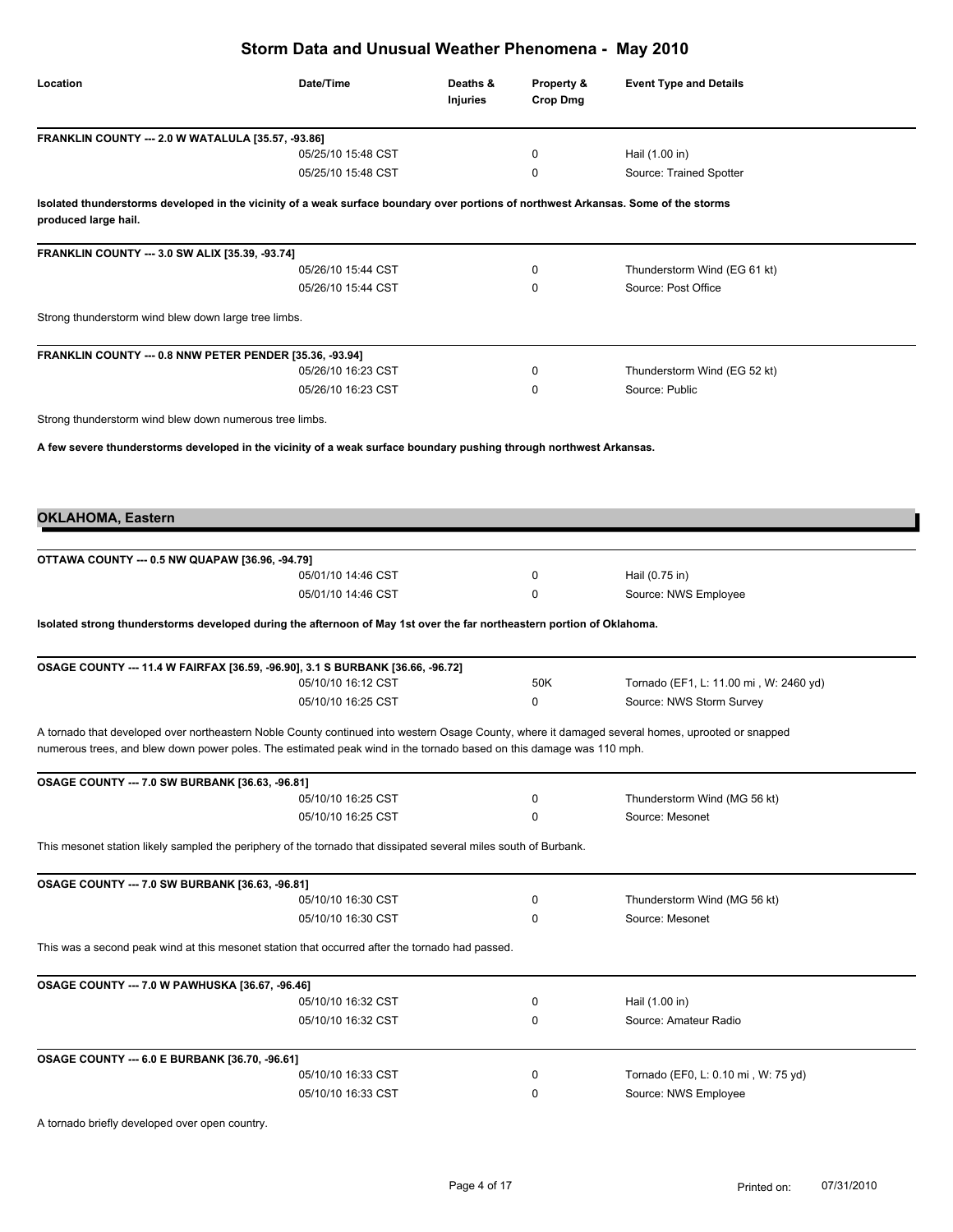| Storm Data and Unusual Weather Phenomena - May 2010                                                                                                                                                                                                                                                                                                                                                           |                                          |                             |                               |                                        |
|---------------------------------------------------------------------------------------------------------------------------------------------------------------------------------------------------------------------------------------------------------------------------------------------------------------------------------------------------------------------------------------------------------------|------------------------------------------|-----------------------------|-------------------------------|----------------------------------------|
| Location                                                                                                                                                                                                                                                                                                                                                                                                      | Date/Time                                | Deaths &<br><b>Injuries</b> | Property &<br><b>Crop Dmg</b> | <b>Event Type and Details</b>          |
| OSAGE COUNTY --- 2.2 SSW FORAKER CODDING ARPT [36.74, -96.57], 10.0 ENE BURBANK [36.76, -96.55]                                                                                                                                                                                                                                                                                                               |                                          |                             |                               |                                        |
|                                                                                                                                                                                                                                                                                                                                                                                                               | 05/10/10 16:41 CST                       |                             | 0                             | Tornado (EF0, L: 1.00 mi, W: 50 yd)    |
|                                                                                                                                                                                                                                                                                                                                                                                                               | 05/10/10 16:42 CST                       |                             | 0                             | Source: NWS Employee                   |
| An off-duty NWS employee reported a tornado over open country.                                                                                                                                                                                                                                                                                                                                                |                                          |                             |                               |                                        |
| OSAGE COUNTY --- 1.5 NW PAWHUSKA [36.69, -96.35], 2.5 N PAWHUSKA [36.71, -96.33]                                                                                                                                                                                                                                                                                                                              |                                          |                             |                               |                                        |
|                                                                                                                                                                                                                                                                                                                                                                                                               | 05/10/10 16:45 CST                       |                             | 0                             | Tornado (EF0, L: 1.00 mi, W: 75 yd)    |
|                                                                                                                                                                                                                                                                                                                                                                                                               | 05/10/10 16:46 CST                       |                             | 0                             | Source: Storm Chaser                   |
| Several storm chasers reported a tornado over open country.                                                                                                                                                                                                                                                                                                                                                   |                                          |                             |                               |                                        |
|                                                                                                                                                                                                                                                                                                                                                                                                               |                                          |                             |                               |                                        |
| OSAGE COUNTY --- 2.0 W SHIDLER [36.78, -96.69]                                                                                                                                                                                                                                                                                                                                                                | 05/10/10 17:15 CST                       |                             | 4K                            | Thunderstorm Wind (EG 56 kt)           |
|                                                                                                                                                                                                                                                                                                                                                                                                               | 05/10/10 17:15 CST                       |                             | 0                             | Source: County Official                |
| Strong thunderstorm wind blew down four power poles just west of town.                                                                                                                                                                                                                                                                                                                                        |                                          |                             |                               |                                        |
|                                                                                                                                                                                                                                                                                                                                                                                                               |                                          |                             |                               |                                        |
| OSAGE COUNTY --- 0.8 S GRAINOLA [36.94, -96.65]                                                                                                                                                                                                                                                                                                                                                               |                                          |                             |                               |                                        |
|                                                                                                                                                                                                                                                                                                                                                                                                               | 05/10/10 17:30 CST<br>05/10/10 17:30 CST |                             | 0<br>0                        | Hail (1.00 in)<br>Source: Public       |
|                                                                                                                                                                                                                                                                                                                                                                                                               |                                          |                             |                               |                                        |
| OKFUSKEE COUNTY --- 0.5 WSW BEARDEN [35.35, -96.39]                                                                                                                                                                                                                                                                                                                                                           |                                          |                             |                               |                                        |
|                                                                                                                                                                                                                                                                                                                                                                                                               | 05/10/10 17:34 CST                       |                             | 0                             | Hail (1.00 in)                         |
|                                                                                                                                                                                                                                                                                                                                                                                                               | 05/10/10 17:34 CST                       |                             | 0                             | Source: Emergency Manager              |
| OKFUSKEE COUNTY --- 3.5 W BEARDEN [35.34, -96.44], 3.3 N BEARDEN [35.40, -96.38]                                                                                                                                                                                                                                                                                                                              |                                          |                             |                               |                                        |
|                                                                                                                                                                                                                                                                                                                                                                                                               | 05/10/10 17:35 CST                       |                             | 15K                           | Tornado (EF1, L: 5.20 mi, W: 600 yd)   |
|                                                                                                                                                                                                                                                                                                                                                                                                               | 05/10/10 17:47 CST                       |                             | 0                             | Source: NWS Storm Survey               |
| A tornado moved into southwestern Okfuskee County from Seminole County. The tornado snapped or uprooted numerous trees and blew down power<br>poles in Okfuskee County. The estimated peak wind in this segment of the tornado's path based on this damage was 95 mph.                                                                                                                                        |                                          |                             |                               |                                        |
| OKFUSKEE COUNTY --- 4.1 E BEARDEN [35.34, -96.31], 2.9 NNW PHAROAH [35.46, -96.14]                                                                                                                                                                                                                                                                                                                            |                                          |                             |                               |                                        |
|                                                                                                                                                                                                                                                                                                                                                                                                               | 05/10/10 17:45 CST                       |                             | 40K                           | Tornado (EF1, L: 14.00 mi, W: 1000 yd) |
|                                                                                                                                                                                                                                                                                                                                                                                                               | 05/10/10 18:10 CST                       |                             | 0                             | Source: NWS Storm Survey               |
| A tornado developed south of Okemah, moved east-northeast for several miles then curved to the northeast moving over the south and east side of<br>Clearview before dissipating north of I-40 north of Pharoah. The tornado damaged homes, destroyed outbuildings, snapped or uprooted numerous trees,<br>and blew down power poles. The estimated peak wind in the tornado based on this damage was 105 mph. |                                          |                             |                               |                                        |
| WASHINGTON COUNTY --- DEWEY [36.80, -95.93]                                                                                                                                                                                                                                                                                                                                                                   |                                          |                             |                               |                                        |
|                                                                                                                                                                                                                                                                                                                                                                                                               | 05/10/10 17:48 CST                       |                             | 0                             | Hail (0.75 in)                         |
|                                                                                                                                                                                                                                                                                                                                                                                                               | 05/10/10 17:48 CST                       |                             | 0                             | Source: County Official                |
| OKFUSKEE COUNTY --- 3.0 NW OKEMAH [35.46, -96.34]                                                                                                                                                                                                                                                                                                                                                             |                                          |                             |                               |                                        |
|                                                                                                                                                                                                                                                                                                                                                                                                               | 05/10/10 17:51 CST                       |                             | 0                             | Thunderstorm Wind (EG 56 kt)           |
|                                                                                                                                                                                                                                                                                                                                                                                                               | 05/10/10 17:51 CST                       |                             | 0                             | Source: NWS Storm Survey               |
| Large tree limbs were snapped by strong thunderstorm wind gusts.                                                                                                                                                                                                                                                                                                                                              |                                          |                             |                               |                                        |
| CREEK COUNTY --- 1.8 SSW BELLVUE [35.88, -96.39]                                                                                                                                                                                                                                                                                                                                                              |                                          |                             |                               |                                        |
|                                                                                                                                                                                                                                                                                                                                                                                                               | 05/10/10 17:54 CST                       |                             | 0                             | Hail (1.00 in)                         |
|                                                                                                                                                                                                                                                                                                                                                                                                               | 05/10/10 17:54 CST                       |                             | 0                             | Source: NWS Employee                   |
| OKFUSKEE COUNTY --- 3.0 E OKEMAH [35.43, -96.25]                                                                                                                                                                                                                                                                                                                                                              |                                          |                             |                               |                                        |
|                                                                                                                                                                                                                                                                                                                                                                                                               | 05/10/10 17:55 CST                       |                             | 0                             | Thunderstorm Wind (MG 51 kt)           |
|                                                                                                                                                                                                                                                                                                                                                                                                               | 05/10/10 17:55 CST                       |                             | 0                             | Source: Mesonet                        |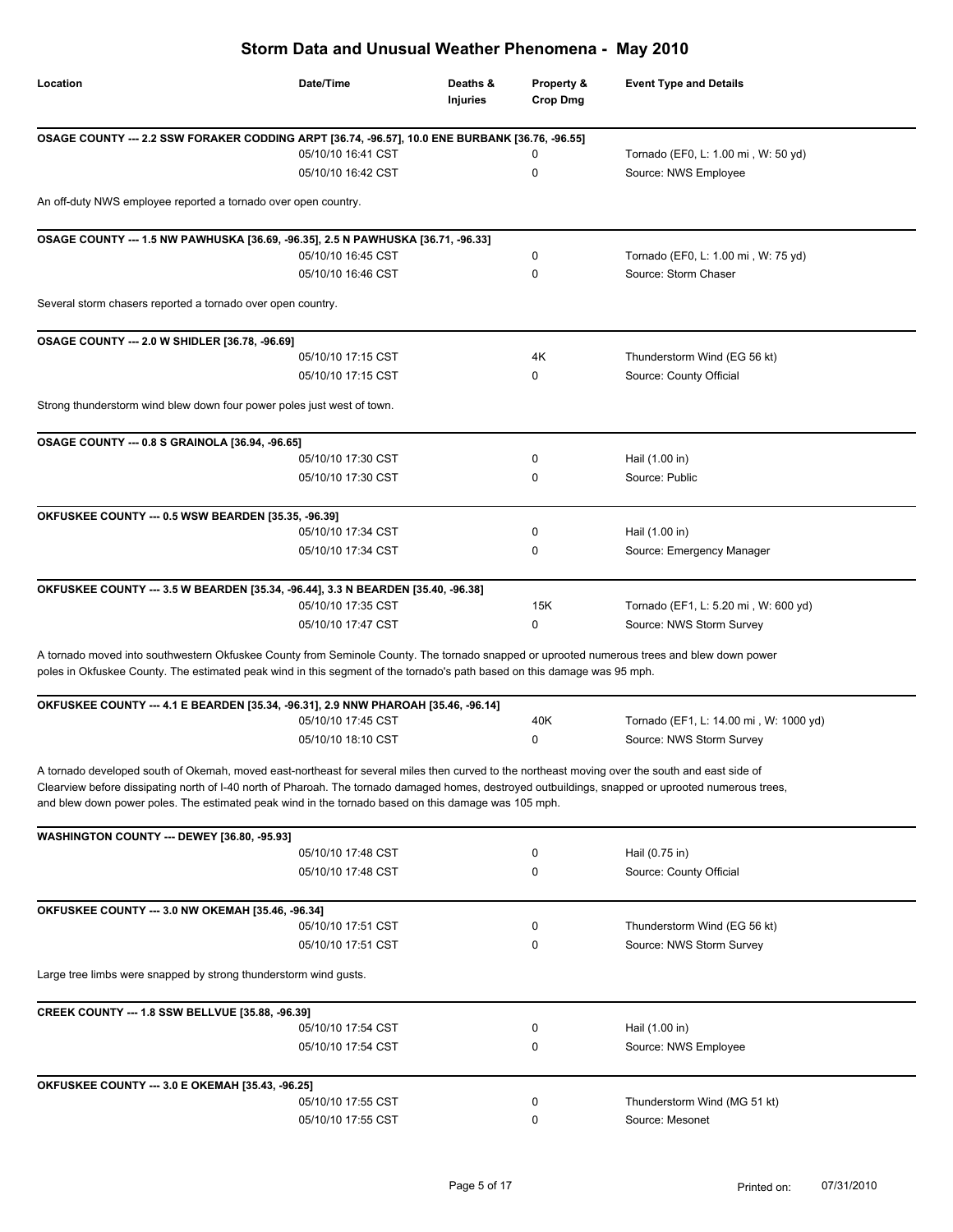|                                                                                                                                                                                                                                                                                                                                                                                                                                                                                                         | Storm Data and Unusual Weather Phenomena - May 2010 |                      |                        |                                                                   |
|---------------------------------------------------------------------------------------------------------------------------------------------------------------------------------------------------------------------------------------------------------------------------------------------------------------------------------------------------------------------------------------------------------------------------------------------------------------------------------------------------------|-----------------------------------------------------|----------------------|------------------------|-------------------------------------------------------------------|
| Location                                                                                                                                                                                                                                                                                                                                                                                                                                                                                                | Date/Time                                           | Deaths &<br>Injuries | Property &<br>Crop Dmg | <b>Event Type and Details</b>                                     |
| OKMULGEE COUNTY --- 1.5 NNE BRYANT [35.40, -96.06], 1.5 W HENRYETTA ARPT [35.40, -96.05]                                                                                                                                                                                                                                                                                                                                                                                                                |                                                     |                      |                        |                                                                   |
|                                                                                                                                                                                                                                                                                                                                                                                                                                                                                                         | 05/10/10 18:03 CST<br>05/10/10 18:04 CST            |                      | 1K<br>0                | Tornado (EF0, L: 0.50 mi, W: 100 yd)                              |
|                                                                                                                                                                                                                                                                                                                                                                                                                                                                                                         |                                                     |                      |                        | Source: NWS Storm Survey                                          |
| A tornado snapped numerous large tree limbs and damaged the siding of a house. The estimated peak wind in the tornado based on this damage was 80<br>mph.                                                                                                                                                                                                                                                                                                                                               |                                                     |                      |                        |                                                                   |
| OKMULGEE COUNTY --- 1.2 SSW HENRYETTA ARPT [35.38, -96.03], 1.4 NNE DIGHTON [35.49, -95.89]                                                                                                                                                                                                                                                                                                                                                                                                             |                                                     |                      |                        |                                                                   |
|                                                                                                                                                                                                                                                                                                                                                                                                                                                                                                         | 05/10/10 18:04 CST                                  |                      | 0.15M                  | Tornado (EF2, L: 12.00 mi, W: 1250 yd)                            |
|                                                                                                                                                                                                                                                                                                                                                                                                                                                                                                         | 05/10/10 18:22 CST                                  |                      | 0                      | Source: NWS Storm Survey                                          |
| A tornado developed southwest of Henryetta, moved east-northeast across Henryetta Lake then turned sharply northeast before dissipating northeast of<br>Dewar. The tornado destroyed a mobile home near Lake Henryetta. The tornado also damaged several homes, another mobile home and a boat dock,<br>snapped or uprooted numerous trees and blew down power poles. The estimated peak wind in the tornado based on this damage was 115 mph.                                                          |                                                     |                      |                        |                                                                   |
| OKMULGEE COUNTY --- 2.0 S HENRYETTA [35.42, -95.98]                                                                                                                                                                                                                                                                                                                                                                                                                                                     |                                                     |                      |                        |                                                                   |
|                                                                                                                                                                                                                                                                                                                                                                                                                                                                                                         | 05/10/10 18:15 CST                                  |                      | 10K                    | Hail (1.75 in)                                                    |
|                                                                                                                                                                                                                                                                                                                                                                                                                                                                                                         | 05/10/10 18:15 CST                                  |                      | 0                      | Source: Emergency Manager                                         |
| MCINTOSH COUNTY --- 3.3 SW BURNEY [35.40, -95.87], 1.5 WSW BURNEY [35.42, -95.85]                                                                                                                                                                                                                                                                                                                                                                                                                       |                                                     |                      |                        |                                                                   |
|                                                                                                                                                                                                                                                                                                                                                                                                                                                                                                         | 05/10/10 18:16 CST                                  |                      | 40K                    | Tornado (EF2, L: 1.80 mi, W: 300 yd)                              |
|                                                                                                                                                                                                                                                                                                                                                                                                                                                                                                         | 05/10/10 18:17 CST                                  |                      | 0                      | Source: NWS Storm Survey                                          |
| A tornado destroyed a mobile home, damaged a barn, and snapped or uprooted numerous trees. The estimated peak wind in the tornado based on this<br>damage was 115 mph.                                                                                                                                                                                                                                                                                                                                  |                                                     |                      |                        |                                                                   |
| OKFUSKEE COUNTY --- 0.7 SSW BOLEY [35.49, -96.48], 2.0 S OKFUSKEE [35.57, -96.23]                                                                                                                                                                                                                                                                                                                                                                                                                       |                                                     |                      |                        |                                                                   |
|                                                                                                                                                                                                                                                                                                                                                                                                                                                                                                         | 05/10/10 18:17 CST<br>05/10/10 18:35 CST            |                      | 40K<br>0               | Tornado (EF1, L: 15.50 mi, W: 650 yd)<br>Source: NWS Storm Survey |
| A tornado removed a large section of the roof of the Boley Police Department, damaged homes, snapped or uprooted numerous trees and blew down<br>power poles. The estimated peak wind in the tornado based on this damage was 105 mph.<br>MCINTOSH COUNTY --- 0.8 NNE BURNEY [35.44, -95.81], 4.5 NE RICHARDSVILLE [35.53, -95.62]                                                                                                                                                                      |                                                     |                      |                        |                                                                   |
|                                                                                                                                                                                                                                                                                                                                                                                                                                                                                                         | 05/10/10 18:23 CST                                  |                      | 0.13M                  | Tornado (EF2, L: 13.00 mi, W: 800 yd)                             |
|                                                                                                                                                                                                                                                                                                                                                                                                                                                                                                         | 05/10/10 18:41 CST                                  |                      | 0                      | Source: NWS Storm Survey                                          |
| A tornado developed just north of I-40 and south of Lake Eufaula, moved east-northeast across the lake, and then curved northeast before dissipating<br>north-northeast of the intersection of Highway 266 and Highway 72. The tornado severely damaged homes and mobile homes, destroyed several barns,<br>snapped or uprooted numerous trees, and blew down power poles. The estimated peak wind in the tornado based on this damage was 115 mph.<br>MCINTOSH COUNTY --- 1.6 E BURNEY [35.43, -95.79] |                                                     |                      |                        |                                                                   |
|                                                                                                                                                                                                                                                                                                                                                                                                                                                                                                         | 05/10/10 18:25 CST                                  |                      | 0                      | Tornado (EF0, L: 0.40 mi, W: 100 yd)                              |
|                                                                                                                                                                                                                                                                                                                                                                                                                                                                                                         | 05/10/10 18:25 CST                                  |                      | 0                      | Source: NWS Storm Survey                                          |
| A tornado snapped numerous large tree limbs. The estimated peak wind in the tornado based on this damage was 80 mph.                                                                                                                                                                                                                                                                                                                                                                                    |                                                     |                      |                        |                                                                   |
| MCINTOSH COUNTY --- 2.5 E BURNEY [35.42, -95.78], 0.9 WNW PIERCE [35.44, -95.73]                                                                                                                                                                                                                                                                                                                                                                                                                        | 05/10/10 18:28 CST                                  |                      | 3K                     | Tornado (EF1, L: 2.60 mi, W: 600 yd)                              |
|                                                                                                                                                                                                                                                                                                                                                                                                                                                                                                         | 05/10/10 18:30 CST                                  |                      | 0                      | Source: NWS Storm Survey                                          |
| A tornado uprooted or snapped numerous trees and rolled a tractor. The estimated peak wind in the tornado based on this damage was 110 mph.                                                                                                                                                                                                                                                                                                                                                             |                                                     |                      |                        |                                                                   |
| MCINTOSH COUNTY --- 1.0 WSW PIERCE [35.42, -95.74], 0.6 NW PIERCE [35.44, -95.73]                                                                                                                                                                                                                                                                                                                                                                                                                       |                                                     |                      |                        |                                                                   |
|                                                                                                                                                                                                                                                                                                                                                                                                                                                                                                         | 05/10/10 18:30 CST                                  |                      | 2K                     | Tornado (EF1, L: 1.00 mi, W: 300 yd)                              |
|                                                                                                                                                                                                                                                                                                                                                                                                                                                                                                         | 05/10/10 18:31 CST                                  |                      | 0                      | Source: NWS Storm Survey                                          |
| A tornado uprooted trees, snapped large tree limbs, and blew down power poles. The estimated peak wind in the tornado based on this damage was 85<br>mph.                                                                                                                                                                                                                                                                                                                                               |                                                     |                      |                        |                                                                   |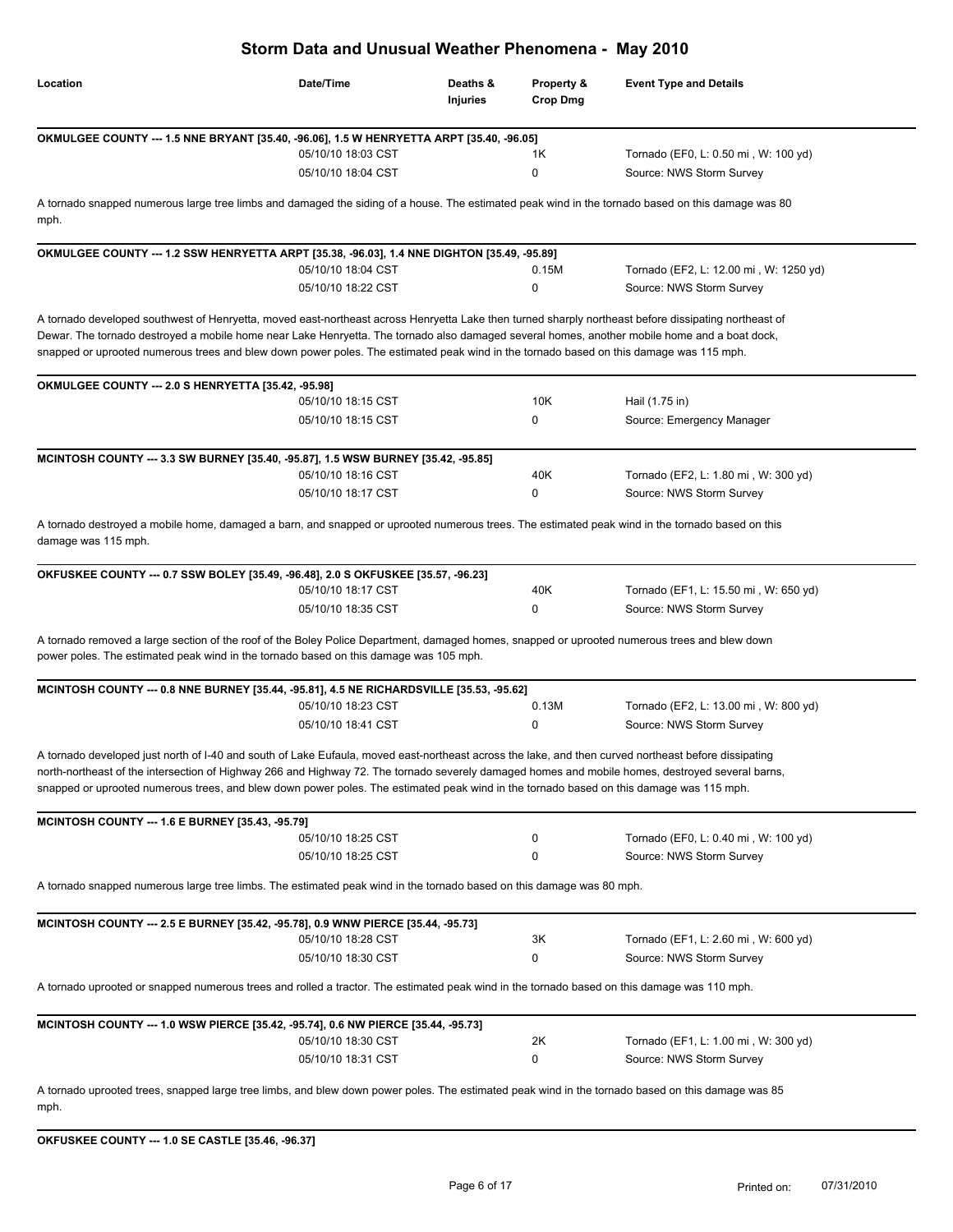| Storm Data and Unusual Weather Phenomena - May 2010      |                                                                                                                                                                                                                                                                                                          |                      |                               |                                                                                                                                                    |  |
|----------------------------------------------------------|----------------------------------------------------------------------------------------------------------------------------------------------------------------------------------------------------------------------------------------------------------------------------------------------------------|----------------------|-------------------------------|----------------------------------------------------------------------------------------------------------------------------------------------------|--|
| Location                                                 | Date/Time                                                                                                                                                                                                                                                                                                | Deaths &<br>Injuries | Property &<br><b>Crop Dmg</b> | <b>Event Type and Details</b>                                                                                                                      |  |
|                                                          | 05/10/10 18:30 CST                                                                                                                                                                                                                                                                                       |                      | 0                             | Hail (0.75 in)                                                                                                                                     |  |
|                                                          | 05/10/10 18:30 CST                                                                                                                                                                                                                                                                                       |                      | 0                             | Source: Storm Chaser                                                                                                                               |  |
|                                                          | MCINTOSH COUNTY --- 0.5 NNE PIERCE [35.44, -95.72], 1.1 NE PIERCE [35.44, -95.71]<br>05/10/10 18:31 CST                                                                                                                                                                                                  |                      | 2K                            | Tornado (EF1, L: 0.50 mi, W: 150 yd)                                                                                                               |  |
|                                                          | 05/10/10 18:32 CST                                                                                                                                                                                                                                                                                       |                      | 0                             | Source: NWS Storm Survey                                                                                                                           |  |
| mph.                                                     | A tornado uprooted trees, snapped large tree limbs, and blew down power poles. The estimated peak wind in the tornado based on this damage was 85                                                                                                                                                        |                      |                               |                                                                                                                                                    |  |
| MCINTOSH COUNTY --- 1.9 NE PIERCE [35.45, -95.70]        |                                                                                                                                                                                                                                                                                                          |                      |                               |                                                                                                                                                    |  |
|                                                          | 05/10/10 18:32 CST                                                                                                                                                                                                                                                                                       |                      | 0                             | Tornado (EF0, L: 0.20 mi, W: 75 yd)                                                                                                                |  |
|                                                          | 05/10/10 18:32 CST                                                                                                                                                                                                                                                                                       |                      | 0                             | Source: NWS Storm Survey                                                                                                                           |  |
|                                                          | A tornado snapped large tree limbs. The estimated peak wind in the tornado based on this damage was 80 mph.                                                                                                                                                                                              |                      |                               |                                                                                                                                                    |  |
|                                                          | MCINTOSH COUNTY --- 1.1 S RICHARDSVILLE [35.46, -95.68], 4.5 WSW RENTIESVILLE [35.49, -95.57]<br>05/10/10 18:33 CST                                                                                                                                                                                      |                      | 0.20M                         | Tornado (EF1, L: 6.50 mi, W: 1100 yd)                                                                                                              |  |
|                                                          | 05/10/10 18:40 CST                                                                                                                                                                                                                                                                                       |                      | 0                             | Source: NWS Storm Survey                                                                                                                           |  |
|                                                          | trees, and blew down power poles. The estimated peak wind in the tornado based on this damage was 105 mph.                                                                                                                                                                                               |                      |                               | An apparent anticyclonic tornado destroyed the fire department, severely damaged several mobile homes, damaged homes, snapped or uprooted numerous |  |
|                                                          | MCINTOSH COUNTY --- 1.8 SSE HICHITA [35.50, -95.74], 2.0 ESE HICHITA [35.51, -95.72]                                                                                                                                                                                                                     |                      |                               |                                                                                                                                                    |  |
|                                                          | 05/10/10 18:35 CST                                                                                                                                                                                                                                                                                       |                      | 0.20M                         | Tornado (EF2, L: 1.30 mi, W: 200 yd)                                                                                                               |  |
|                                                          | 05/10/10 18:36 CST                                                                                                                                                                                                                                                                                       |                      | 0                             | Source: NWS Storm Survey                                                                                                                           |  |
| <b>MUSKOGEE COUNTY --- COUNCIL HILL [35.55, -95.65]</b>  | 05/10/10 18:35 CST                                                                                                                                                                                                                                                                                       |                      | 50K                           | Hail (2.75 in)                                                                                                                                     |  |
|                                                          | 05/10/10 18:35 CST                                                                                                                                                                                                                                                                                       |                      | 0                             | Source: Amateur Radio                                                                                                                              |  |
| <b>MUSKOGEE COUNTY --- OKTAHA [35.58, -95.48]</b>        |                                                                                                                                                                                                                                                                                                          |                      |                               |                                                                                                                                                    |  |
|                                                          | 05/10/10 18:41 CST                                                                                                                                                                                                                                                                                       |                      | 0                             | Hail (1.00 in)                                                                                                                                     |  |
|                                                          | 05/10/10 18:41 CST                                                                                                                                                                                                                                                                                       |                      | 0                             | Source: Post Office                                                                                                                                |  |
|                                                          | MCINTOSH COUNTY --- 1.7 SE RENTIESVILLE [35.50, -95.48], 5.2 NNE SHADY GROVE [35.54, -95.37]                                                                                                                                                                                                             |                      |                               |                                                                                                                                                    |  |
|                                                          | 05/10/10 18:46 CST                                                                                                                                                                                                                                                                                       |                      | 30K                           | Tornado (EF1, L: 6.50 mi, W: 800 yd)                                                                                                               |  |
|                                                          | 05/10/10 18:56 CST                                                                                                                                                                                                                                                                                       |                      | 0                             | Source: NWS Storm Survey                                                                                                                           |  |
| wind in the tornado based on this damage was 110 mph.    | A tornado severely damaged a mobile home, damaged a home, snapped or uprooted numerous trees, and blew down power poles. The estimated peak                                                                                                                                                              |                      |                               |                                                                                                                                                    |  |
|                                                          | MUSKOGEE COUNTY --- 3.1 SSW MARTIN [35.53, -95.34], 2.4 S MARTIN [35.54, -95.31]                                                                                                                                                                                                                         |                      |                               |                                                                                                                                                    |  |
|                                                          | 05/10/10 18:56 CST                                                                                                                                                                                                                                                                                       |                      | 10K                           | Tornado (EF1, L: 2.00 mi, W: 400 yd)                                                                                                               |  |
|                                                          | 05/10/10 18:58 CST                                                                                                                                                                                                                                                                                       |                      | 0                             | Source: NWS Storm Survey                                                                                                                           |  |
| tornado based on this damage was 105 mph.                | A tornado snapped or uprooted numerous trees, damaged the roofs of a couple homes, and blew down power poles. The estimated peak wind in the                                                                                                                                                             |                      |                               |                                                                                                                                                    |  |
|                                                          | MUSKOGEE COUNTY --- 4.0 E MC LAIN [35.57, -95.20], 4.6 N WEBBERS FALLS [35.59, -95.13]                                                                                                                                                                                                                   |                      |                               |                                                                                                                                                    |  |
|                                                          | 05/10/10 19:06 CST                                                                                                                                                                                                                                                                                       |                      | 0                             | Tornado (EF1, L: 4.10 mi, W: 1250 yd)                                                                                                              |  |
|                                                          | 05/10/10 19:11 CST                                                                                                                                                                                                                                                                                       | 3                    | 0                             | Source: NWS Storm Survey                                                                                                                           |  |
| was 110 mph. The tornado continued into Sequoyah County. | A tornado developed northwest of Webbers Falls, moved east-northeast, snapping or uprooting numerous trees. The tornado overturned several campers<br>and recreational vehicles at Brewer Bend Campground where several people were injured. The estimated peak wind in the tornado based on this damage |                      |                               |                                                                                                                                                    |  |
|                                                          | SEQUOYAH COUNTY --- 3.9 N GORE [35.59, -95.13], 1.5 E BLACKGUM [35.62, -94.97]                                                                                                                                                                                                                           |                      |                               |                                                                                                                                                    |  |
|                                                          |                                                                                                                                                                                                                                                                                                          |                      |                               |                                                                                                                                                    |  |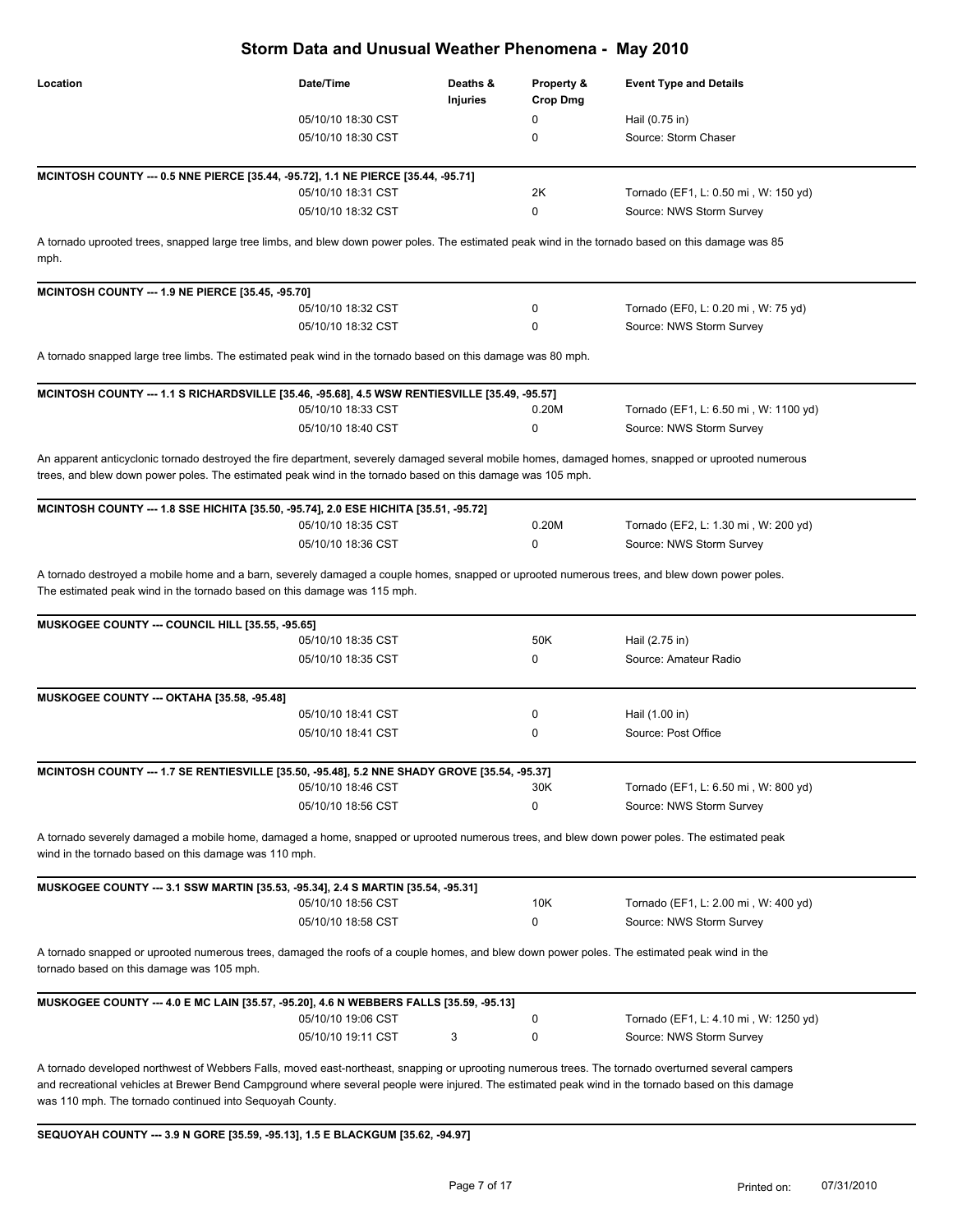| Location | Date/Time          | Deaths &<br><b>Injuries</b> | <b>Property &amp;</b><br>Crop Dma | <b>Event Type and Details</b>         |
|----------|--------------------|-----------------------------|-----------------------------------|---------------------------------------|
|          | 05/10/10 19:11 CST |                             | 0.15M                             | Tornado (EF1, L: 8.90 mi, W: 1250 yd) |
|          | 05/10/10 19:20 CST |                             |                                   | Source: NWS Storm Survey              |

The tornado that developed northwest of Webbers Falls in Muskogee County continued into Sequoyah County where it damaged docks on Tenkiller Lake, damaged several homes, snapped or uprooted numerous trees, and blew down power poles. The estimated peak wind in the tornado based on this damage was 110 mph.

| PITTSBURG COUNTY --- 7.0 WSW ARPELAR [34.89, -96.08]                                                                                                                                                                                                                                                                                                                                            |                    |              |                                      |
|-------------------------------------------------------------------------------------------------------------------------------------------------------------------------------------------------------------------------------------------------------------------------------------------------------------------------------------------------------------------------------------------------|--------------------|--------------|--------------------------------------|
|                                                                                                                                                                                                                                                                                                                                                                                                 | 05/10/10 19:15 CST | $\mathbf{0}$ | Thunderstorm Wind (EG 52 kt)         |
|                                                                                                                                                                                                                                                                                                                                                                                                 | 05/10/10 19:15 CST | $\Omega$     | Source: Emergency Manager            |
| Strong thunderstorm wind blew down several trees.                                                                                                                                                                                                                                                                                                                                               |                    |              |                                      |
| SEQUOYAH COUNTY --- 4.0 N BOX [35.64, -94.98]                                                                                                                                                                                                                                                                                                                                                   |                    |              |                                      |
|                                                                                                                                                                                                                                                                                                                                                                                                 | 05/10/10 19:20 CST | 10K          | Hail (2.75 in)                       |
|                                                                                                                                                                                                                                                                                                                                                                                                 | 05/10/10 19:20 CST | $\Omega$     | Source: Public                       |
| SEQUOYAH COUNTY --- 3.7 WSW MARBLE CITY [35.55, -94.88], 0.6 ESE MARBLE CITY [35.58, -94.81]                                                                                                                                                                                                                                                                                                    |                    |              |                                      |
|                                                                                                                                                                                                                                                                                                                                                                                                 | 05/10/10 19:27 CST | 5K           | Tornado (EF1, L: 4.00 mi, W: 500 yd) |
|                                                                                                                                                                                                                                                                                                                                                                                                 | 05/10/10 19:31 CST | $\mathbf 0$  | Source: NWS Storm Survey             |
| A tornado snapped or uprooted numerous trees, and blew down power poles. The estimated peak wind in the tornado based on this damage was 105<br>mph.                                                                                                                                                                                                                                            |                    |              |                                      |
| ADAIR COUNTY --- 1.0 NW BUNCH [35.69, -94.78]                                                                                                                                                                                                                                                                                                                                                   |                    |              |                                      |
|                                                                                                                                                                                                                                                                                                                                                                                                 | 05/10/10 19:35 CST | 0            | Hail (1.00 in)                       |
|                                                                                                                                                                                                                                                                                                                                                                                                 | 05/10/10 19:35 CST | 0            | Source: Post Office                  |
| ADAIR COUNTY --- BUNCH [35.68, -94.77]                                                                                                                                                                                                                                                                                                                                                          |                    |              |                                      |
|                                                                                                                                                                                                                                                                                                                                                                                                 | 05/10/10 19:35 CST | 0            | Hail (0.88 in)                       |
|                                                                                                                                                                                                                                                                                                                                                                                                 | 05/10/10 19:35 CST | 0            | Source: Emergency Manager            |
| PITTSBURG COUNTY --- MC ALESTER [34.93, -95.77]                                                                                                                                                                                                                                                                                                                                                 |                    |              |                                      |
|                                                                                                                                                                                                                                                                                                                                                                                                 | 05/10/10 19:35 CST | 0            | Hail (0.88 in)                       |
|                                                                                                                                                                                                                                                                                                                                                                                                 | 05/10/10 19:35 CST | 0            | Source: Emergency Manager            |
| CHOCTAW COUNTY --- 10.0 NNE BOSWELL [34.16, -95.80]                                                                                                                                                                                                                                                                                                                                             |                    |              |                                      |
|                                                                                                                                                                                                                                                                                                                                                                                                 | 05/10/10 20:26 CST | 0            | Thunderstorm Wind (EG 52 kt)         |
|                                                                                                                                                                                                                                                                                                                                                                                                 | 05/10/10 20:26 CST | $\Omega$     | Source: Public                       |
| Strong thunderstorm wind blew down numerous large tree limbs.                                                                                                                                                                                                                                                                                                                                   |                    |              |                                      |
| LATIMER COUNTY --- RED OAK [34.95, -95.08]                                                                                                                                                                                                                                                                                                                                                      |                    |              |                                      |
|                                                                                                                                                                                                                                                                                                                                                                                                 | 05/10/10 20:30 CST | 0            | Hail (0.88 in)                       |
|                                                                                                                                                                                                                                                                                                                                                                                                 | 05/10/10 20:30 CST | 0            | Source: Law Enforcement              |
| Severe thunderstorms developed along and ahead of a dry line over central Oklahoma during the afternoon hours. Very unstable air<br>along with very strong low level wind shear resulted in a number of supercell thunderstorms. These storms produced numerous<br>tornadoes, very large hail, and damaging wind gusts as they moved eastward across eastern Oklahoma during the evening hours. |                    |              |                                      |
| CREEK COUNTY --- 10.0 SSE BRISTOW [35.70, -96.31]                                                                                                                                                                                                                                                                                                                                               |                    |              |                                      |
|                                                                                                                                                                                                                                                                                                                                                                                                 | 05/12/10 19:40 CST | 0            | Hail (1.00 in)                       |
|                                                                                                                                                                                                                                                                                                                                                                                                 | 05/12/10 19:40 CST | 0            | Source: Broadcast Media              |
| TULSA COUNTY --- 3.0 SW TULSA [36.12, -95.99]                                                                                                                                                                                                                                                                                                                                                   |                    |              |                                      |
|                                                                                                                                                                                                                                                                                                                                                                                                 | 05/12/10 20:23 CST | 0            | Hail (0.88 in)                       |
|                                                                                                                                                                                                                                                                                                                                                                                                 | 05/12/10 20:23 CST | 0            | Source: Broadcast Media              |

**Isolated thunderstorms moved through portions of eastern Oklahoma during the evening of May 12, some of which produced large hail.**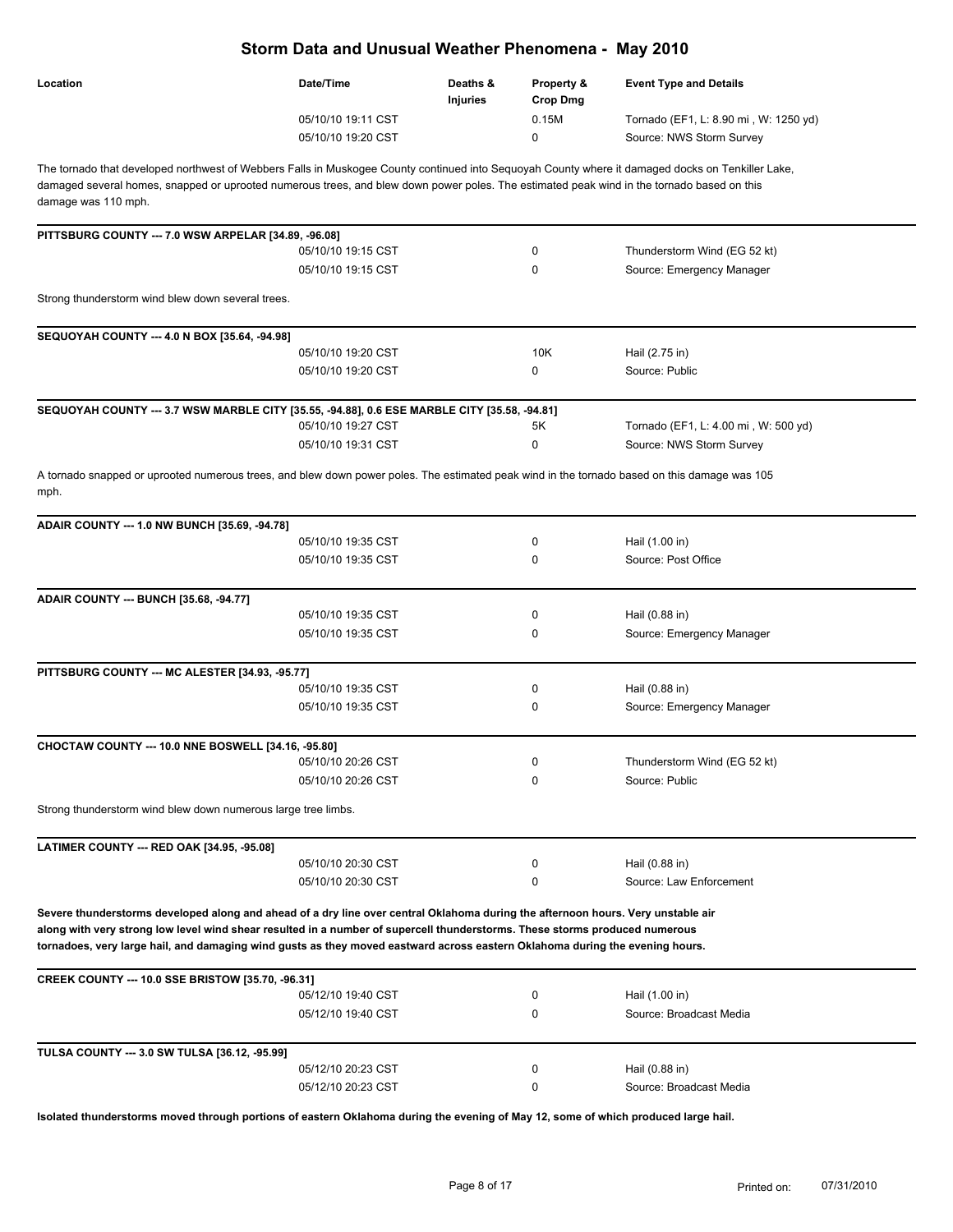| Storm Data and Unusual Weather Phenomena - May 2010                                                                                                                                                                                                                                                                                                                                                    |                                          |                      |                               |                                                                  |
|--------------------------------------------------------------------------------------------------------------------------------------------------------------------------------------------------------------------------------------------------------------------------------------------------------------------------------------------------------------------------------------------------------|------------------------------------------|----------------------|-------------------------------|------------------------------------------------------------------|
| Location                                                                                                                                                                                                                                                                                                                                                                                               | Date/Time                                | Deaths &<br>Injuries | Property &<br><b>Crop Dmg</b> | <b>Event Type and Details</b>                                    |
| CREEK COUNTY --- 1.6 SE MILFAY [35.73, -96.55], 4.6 NE SLICK [35.83, -96.21]                                                                                                                                                                                                                                                                                                                           |                                          |                      |                               |                                                                  |
|                                                                                                                                                                                                                                                                                                                                                                                                        | 05/13/10 03:19 CST                       |                      | 75K                           | Tornado (EF1, L: 20.00 mi, W: 1000 yd)                           |
|                                                                                                                                                                                                                                                                                                                                                                                                        | 05/13/10 03:36 CST                       |                      | 0                             | Source: NWS Storm Survey                                         |
| A tornado destroyed or damaged several barns and outbuildings, snapped or uprooted numerous trees, damaged houses, and blew down power poles.<br>The Oklahoma Mesonet station southeast of Bristow was impacted by the tornado and measured 85 mph wind gusts at that point in the path. Damage to<br>homes, trees, and barns suggested maximum wind gusts in the tornado were about 100 mph at times. |                                          |                      |                               |                                                                  |
| OKFUSKEE COUNTY --- BOLEY [35.50, -96.48]                                                                                                                                                                                                                                                                                                                                                              |                                          |                      |                               |                                                                  |
|                                                                                                                                                                                                                                                                                                                                                                                                        | 05/13/10 03:22 CST                       |                      | 4K                            | Thunderstorm Wind (EG 61 kt)                                     |
|                                                                                                                                                                                                                                                                                                                                                                                                        | 05/13/10 03:22 CST                       |                      | 0                             | Source: Post Office                                              |
| Strong thunderstorm wind blew down several power poles.                                                                                                                                                                                                                                                                                                                                                |                                          |                      |                               |                                                                  |
| CREEK COUNTY --- KELLYVILLE [35.95, -96.22]                                                                                                                                                                                                                                                                                                                                                            |                                          |                      |                               |                                                                  |
|                                                                                                                                                                                                                                                                                                                                                                                                        | 05/13/10 03:35 CST                       |                      | 15K                           | Thunderstorm Wind (EG 56 kt)                                     |
|                                                                                                                                                                                                                                                                                                                                                                                                        | 05/13/10 03:35 CST                       |                      | 0                             | Source: Public                                                   |
| Strong thunderstorm wind damaged several homes in and around Kellyville.                                                                                                                                                                                                                                                                                                                               |                                          |                      |                               |                                                                  |
| CREEK COUNTY --- 1.8 W SAPULPA [36.00, -96.13], 2.1 NNE HILTON [36.05, -96.03]                                                                                                                                                                                                                                                                                                                         |                                          |                      |                               |                                                                  |
|                                                                                                                                                                                                                                                                                                                                                                                                        | 05/13/10 03:43 CST                       |                      | 0.25M                         | Tornado (EF1, L: 6.50 mi, W: 400 yd)                             |
|                                                                                                                                                                                                                                                                                                                                                                                                        | 05/13/10 03:48 CST                       |                      | 0                             | Source: NWS Storm Survey                                         |
| CREEK COUNTY --- 0.8 SE KIEFER [35.94, -96.06], 2.2 N MOUNDS ARPT [35.95, -96.03]                                                                                                                                                                                                                                                                                                                      | 05/13/10 03:45 CST<br>05/13/10 03:47 CST |                      | 25K<br>0                      | Tornado (EF1, L: 2.00 mi, W: 300 yd)<br>Source: NWS Storm Survey |
| A tornado developed on the south side of Kiefer and moved northeast into Tulsa County. In Creek County, the tornado damaged the roofs of several homes,<br>uprooted several trees, snapped large tree limbs, and blew down power poles. The estimated peak wind in the tornado based on this damage was 95 mph.                                                                                        |                                          |                      |                               |                                                                  |
| OKFUSKEE COUNTY --- PHAROAH [35.42, -96.12]                                                                                                                                                                                                                                                                                                                                                            |                                          |                      |                               |                                                                  |
|                                                                                                                                                                                                                                                                                                                                                                                                        | 05/13/10 03:46 CST                       |                      |                               | Thunderstorm Wind (EG 70 kt)                                     |
|                                                                                                                                                                                                                                                                                                                                                                                                        | 05/13/10 03:46 CST                       |                      | 0                             | Source: Public                                                   |
| Strong thunderstorm wind damaged trees. The wind was estimated at 80 mph.                                                                                                                                                                                                                                                                                                                              |                                          |                      |                               |                                                                  |
| OKMULGEE COUNTY --- 0.8 N BEGGS [35.74, -96.07]                                                                                                                                                                                                                                                                                                                                                        |                                          |                      |                               |                                                                  |
|                                                                                                                                                                                                                                                                                                                                                                                                        | 05/13/10 03:46 CST                       |                      | 0                             | Thunderstorm Wind (EG 52 kt)                                     |
|                                                                                                                                                                                                                                                                                                                                                                                                        | 05/13/10 03:46 CST                       |                      | 0                             | Source: Public                                                   |
| Strong thunderstorm wind damaged trees.                                                                                                                                                                                                                                                                                                                                                                |                                          |                      |                               |                                                                  |
| TULSA COUNTY --- 1.7 W GLENPOOL [35.95, -96.03], 2.8 SE BROKEN ARROW ARPK [36.02, -95.83]                                                                                                                                                                                                                                                                                                              |                                          |                      |                               |                                                                  |
|                                                                                                                                                                                                                                                                                                                                                                                                        | 05/13/10 03:47 CST                       |                      | 0.10M                         | Tornado (EF1, L: 12.10 mi, W: 500 yd)                            |
|                                                                                                                                                                                                                                                                                                                                                                                                        | 05/13/10 03:59 CST                       |                      | 0                             | Source: NWS Storm Survey                                         |
| The tornado that developed near Kiefer in Creek County moved northeast across the north side of Glenpool before dissipating over Broken Arrow. In Tulsa<br>County, the tornado damaged several homes, damaged a gas station canopy, uprooted several trees, snapped numerous large tree limbs, and blew down<br>power poles. The estimated peak wind in the tornado based on this damage was 95 mph.   |                                          |                      |                               |                                                                  |
| TULSA COUNTY --- 2.4 SSW BOZARTH [36.05, -96.03], 0.2 SSE LYNN LANE [36.15, -95.77]                                                                                                                                                                                                                                                                                                                    |                                          |                      |                               |                                                                  |
|                                                                                                                                                                                                                                                                                                                                                                                                        | 05/13/10 03:48 CST                       |                      | 0.50M                         | Tornado (EF2, L: 16.20 mi, W: 500 yd)                            |
|                                                                                                                                                                                                                                                                                                                                                                                                        | 05/13/10 04:04 CST                       |                      | 0                             | Source: NWS Storm Survey                                         |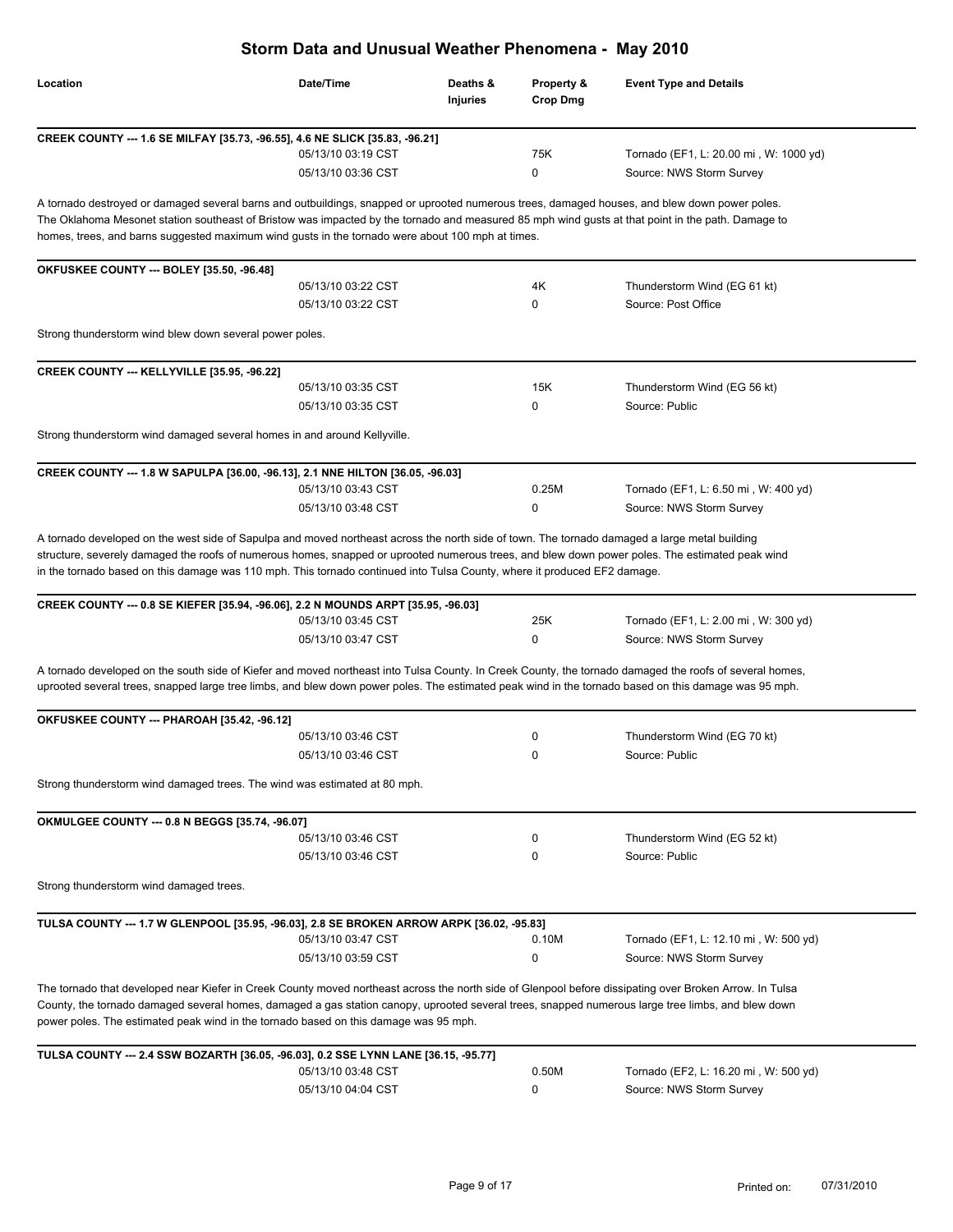|                                                                                                                                                                                                                                                                                                                                                                                                                                                                                                           | Storm Data and Unusual Weather Phenomena - May 2010 |                             |                               |                                                         |
|-----------------------------------------------------------------------------------------------------------------------------------------------------------------------------------------------------------------------------------------------------------------------------------------------------------------------------------------------------------------------------------------------------------------------------------------------------------------------------------------------------------|-----------------------------------------------------|-----------------------------|-------------------------------|---------------------------------------------------------|
| Location                                                                                                                                                                                                                                                                                                                                                                                                                                                                                                  | Date/Time                                           | Deaths &<br><b>Injuries</b> | Property &<br><b>Crop Dmg</b> | <b>Event Type and Details</b>                           |
| The tornado that developed on the west side of Sapulpa in Creek County moved northeast across the City of Tulsa. The tornado severely damaged a<br>number of homes just west of Highway 75, where the most intense damage was noted. Numerous other homes and businesses were damaged as it<br>moved through Tulsa. The tornado snapped or uprooted numerous trees, and blew down numerous power poles. The estimated peak wind in this tornado<br>based on the most intense damage to homes was 120 mph. |                                                     |                             |                               |                                                         |
| OKMULGEE COUNTY --- 9.0 NE BEGGS [35.82, -95.96]                                                                                                                                                                                                                                                                                                                                                                                                                                                          |                                                     |                             |                               |                                                         |
|                                                                                                                                                                                                                                                                                                                                                                                                                                                                                                           | 05/13/10 03:50 CST                                  |                             | 0                             | Thunderstorm Wind (MG 54 kt)                            |
|                                                                                                                                                                                                                                                                                                                                                                                                                                                                                                           | 05/13/10 03:50 CST                                  |                             | 0                             | Source: Mesonet                                         |
| OKMULGEE COUNTY --- 3.0 SE OKMULGEE [35.59, -95.94], 1.8 SSE MORRIS ARPT [35.63, -95.84]                                                                                                                                                                                                                                                                                                                                                                                                                  |                                                     |                             |                               |                                                         |
|                                                                                                                                                                                                                                                                                                                                                                                                                                                                                                           | 05/13/10 03:52 CST                                  |                             | 0.20M                         | Tornado (EF2, L: 6.00 mi, W: 300 yd)                    |
|                                                                                                                                                                                                                                                                                                                                                                                                                                                                                                           | 05/13/10 03:58 CST                                  |                             | 0                             | Source: NWS Storm Survey                                |
| A tornado severely damaged two homes. It also snapped or uprooted numerous trees, destroyed barns, damaged several other homes, and blew down<br>power poles. The estimated peak wind in the tornado based on this damage was 120 mph.                                                                                                                                                                                                                                                                    |                                                     |                             |                               |                                                         |
| <b>TULSA COUNTY --- TULSA [36.15, -95.95]</b>                                                                                                                                                                                                                                                                                                                                                                                                                                                             |                                                     |                             |                               |                                                         |
|                                                                                                                                                                                                                                                                                                                                                                                                                                                                                                           | 05/13/10 03:53 CST                                  |                             | 10K                           | Thunderstorm Wind (EG 61 kt)                            |
|                                                                                                                                                                                                                                                                                                                                                                                                                                                                                                           | 05/13/10 03:53 CST                                  |                             | $\Omega$                      | Source: Broadcast Media                                 |
| Strong thunderstorm wind blew down trees and power lines near 51st Street South and Lewis Avenue.                                                                                                                                                                                                                                                                                                                                                                                                         |                                                     |                             |                               |                                                         |
| TULSA COUNTY --- TULSA [36.15, -95.95]                                                                                                                                                                                                                                                                                                                                                                                                                                                                    |                                                     |                             |                               |                                                         |
|                                                                                                                                                                                                                                                                                                                                                                                                                                                                                                           | 05/13/10 03:55 CST                                  |                             | 10K                           | Thunderstorm Wind (EG 52 kt)                            |
|                                                                                                                                                                                                                                                                                                                                                                                                                                                                                                           | 05/13/10 03:55 CST                                  |                             | 0                             | Source: Broadcast Media                                 |
| Strong thunderstorm wind blew down a large tree onto a car at 24th Place and Sheridan Road.                                                                                                                                                                                                                                                                                                                                                                                                               |                                                     |                             |                               |                                                         |
| TULSA COUNTY --- TULSA [36.15, -95.95]                                                                                                                                                                                                                                                                                                                                                                                                                                                                    |                                                     |                             |                               |                                                         |
|                                                                                                                                                                                                                                                                                                                                                                                                                                                                                                           | 05/13/10 03:55 CST<br>05/13/10 03:55 CST            |                             | ЗK<br>0                       | Thunderstorm Wind (EG 52 kt)<br>Source: NWS Employee    |
|                                                                                                                                                                                                                                                                                                                                                                                                                                                                                                           |                                                     |                             |                               |                                                         |
| Strong thunderstorm wind blew down a fence at 91st Street South and 92nd East Avenue.                                                                                                                                                                                                                                                                                                                                                                                                                     |                                                     |                             |                               |                                                         |
| TULSA COUNTY --- TULSA [36.15, -95.95]                                                                                                                                                                                                                                                                                                                                                                                                                                                                    |                                                     |                             |                               |                                                         |
|                                                                                                                                                                                                                                                                                                                                                                                                                                                                                                           | 05/13/10 03:56 CST                                  |                             | 15K                           | Thunderstorm Wind (EG 61 kt)                            |
|                                                                                                                                                                                                                                                                                                                                                                                                                                                                                                           | 05/13/10 03:56 CST                                  |                             | 0                             | Source: NWS Employee                                    |
| Strong thunderstorm wind blew down trees and power poles on 101st Street South between Mingo Road and Garnett Road.                                                                                                                                                                                                                                                                                                                                                                                       |                                                     |                             |                               |                                                         |
| <b>TULSA COUNTY --- TULSA [36.15, -95.95]</b>                                                                                                                                                                                                                                                                                                                                                                                                                                                             |                                                     |                             |                               |                                                         |
|                                                                                                                                                                                                                                                                                                                                                                                                                                                                                                           | 05/13/10 03:57 CST<br>05/13/10 03:57 CST            |                             | 20K<br>0                      | Thunderstorm Wind (EG 52 kt)<br>Source: Broadcast Media |
|                                                                                                                                                                                                                                                                                                                                                                                                                                                                                                           |                                                     |                             |                               |                                                         |
| Strong thunderstorm wind blew down a brick and stone fence and numerous trees near 41st Street South and Mingo Road.                                                                                                                                                                                                                                                                                                                                                                                      |                                                     |                             |                               |                                                         |
| TULSA COUNTY --- 4.0 S TULSA [36.09, -95.95]                                                                                                                                                                                                                                                                                                                                                                                                                                                              |                                                     |                             |                               |                                                         |
|                                                                                                                                                                                                                                                                                                                                                                                                                                                                                                           | 05/13/10 04:00 CST                                  |                             | 10K                           | Thunderstorm Wind (EG 61 kt)                            |
|                                                                                                                                                                                                                                                                                                                                                                                                                                                                                                           | 05/13/10 04:00 CST                                  |                             | 0                             | Source: Public                                          |
| Strong thunderstorm wind blew down a large tree onto a vehicle. Numerous other trees were also blown down.                                                                                                                                                                                                                                                                                                                                                                                                |                                                     |                             |                               |                                                         |
| WAGONER COUNTY --- 6.0 ESE BROKEN ARROW [36.02, -95.68]                                                                                                                                                                                                                                                                                                                                                                                                                                                   |                                                     |                             |                               |                                                         |
|                                                                                                                                                                                                                                                                                                                                                                                                                                                                                                           | 05/13/10 04:00 CST                                  |                             | 0                             | Thunderstorm Wind (EG 56 kt)                            |
|                                                                                                                                                                                                                                                                                                                                                                                                                                                                                                           | 05/13/10 04:00 CST                                  |                             | 0                             | Source: NWS Employee                                    |
| Thunderstorm winds were estimated to gust to about 65 mph.                                                                                                                                                                                                                                                                                                                                                                                                                                                |                                                     |                             |                               |                                                         |
| WAGONER COUNTY --- 8.5 NE BROKEN ARROW [36.15, -95.69]                                                                                                                                                                                                                                                                                                                                                                                                                                                    |                                                     |                             |                               |                                                         |
|                                                                                                                                                                                                                                                                                                                                                                                                                                                                                                           | 05/13/10 04:00 CST                                  |                             | 0                             | Thunderstorm Wind (EG 70 kt)                            |
|                                                                                                                                                                                                                                                                                                                                                                                                                                                                                                           | 05/13/10 04:00 CST                                  |                             | 0                             | Source: Public                                          |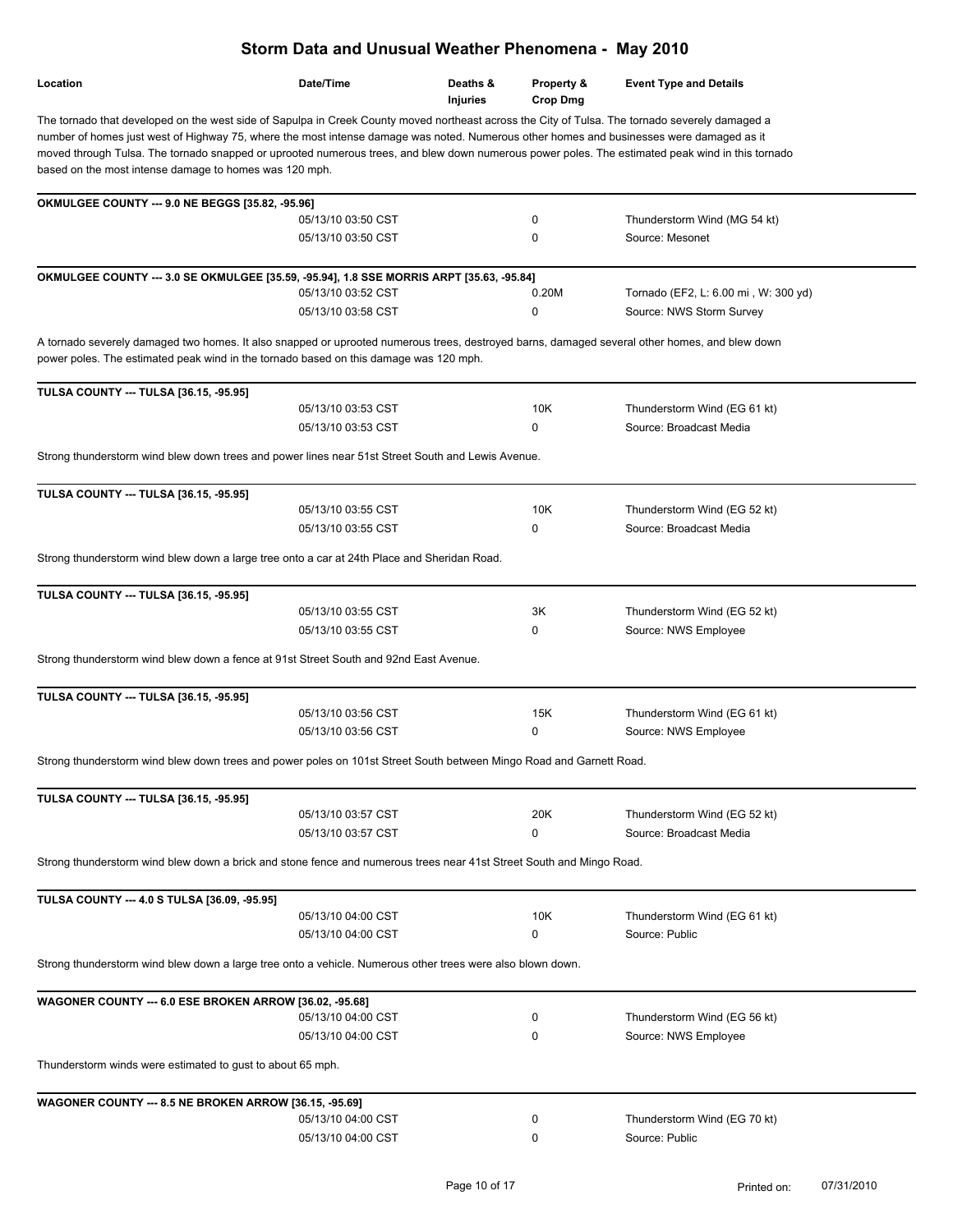|                                                                                                                                                                                                                                                                                                                                                                                               | Storm Data and Unusual Weather Phenomena - May 2010 |                      |                               |                                      |
|-----------------------------------------------------------------------------------------------------------------------------------------------------------------------------------------------------------------------------------------------------------------------------------------------------------------------------------------------------------------------------------------------|-----------------------------------------------------|----------------------|-------------------------------|--------------------------------------|
| Location                                                                                                                                                                                                                                                                                                                                                                                      | Date/Time                                           | Deaths &<br>Injuries | Property &<br><b>Crop Dmg</b> | <b>Event Type and Details</b>        |
| Strong thunderstorm wind uprooted a large tree.                                                                                                                                                                                                                                                                                                                                               |                                                     |                      |                               |                                      |
|                                                                                                                                                                                                                                                                                                                                                                                               |                                                     |                      |                               |                                      |
| WAGONER COUNTY --- 1.5 SSE ONETA [36.00, -95.71], 3.5 WNW COWETA EASLEY ARPT [36.02, -95.63]                                                                                                                                                                                                                                                                                                  | 05/13/10 04:04 CST                                  |                      | 0.40M                         | Tornado (EF2, L: 5.10 mi, W: 550 yd) |
|                                                                                                                                                                                                                                                                                                                                                                                               | 05/13/10 04:08 CST                                  | 2                    | 0                             | Source: NWS Storm Survey             |
|                                                                                                                                                                                                                                                                                                                                                                                               |                                                     |                      |                               |                                      |
| A tornado severely damaged a home, destroyed several shops and outbuildings, snapped or uprooted numerous trees, and blew down power poles. The<br>estimated peak wind in the tornado based on this damage was 120 mph. Two people were injured by flying debris in the severely damaged home.                                                                                                |                                                     |                      |                               |                                      |
| ROGERS COUNTY --- 2.9 N CATOOSA [36.22, -95.75], 2.6 NE VERDIGRIS [36.26, -95.64]                                                                                                                                                                                                                                                                                                             |                                                     |                      |                               |                                      |
|                                                                                                                                                                                                                                                                                                                                                                                               | 05/13/10 04:05 CST                                  |                      | 0.75M                         | Tornado (EF2, L: 6.00 mi, W: 450 yd) |
|                                                                                                                                                                                                                                                                                                                                                                                               | 05/13/10 04:12 CST                                  |                      | 0                             | Source: NWS Storm Survey             |
| A tornado developed near the Port of Catoosa where it damaged a metal building structure and blew down trees and power poles. The tornado moved<br>northeast across portions of Verdigris, severely damaging several homes, destroying barns, snapping or uprooting numerous trees, and blowing down<br>power poles. The estimated peak wind in the tornado based on this damage was 120 mph. |                                                     |                      |                               |                                      |
| WAGONER COUNTY --- 4.0 E BROKEN ARROW [36.05, -95.71]                                                                                                                                                                                                                                                                                                                                         |                                                     |                      |                               |                                      |
|                                                                                                                                                                                                                                                                                                                                                                                               | 05/13/10 04:05 CST                                  |                      | 5K                            | Thunderstorm Wind (EG 61 kt)         |
|                                                                                                                                                                                                                                                                                                                                                                                               | 05/13/10 04:05 CST                                  |                      | 0                             | Source: Public                       |
| Strong thunderstorm wind blew off the roof of a barn and uprooted a large tree.                                                                                                                                                                                                                                                                                                               |                                                     |                      |                               |                                      |
| MUSKOGEE COUNTY --- 5.0 SSE HASKELL [35.75, -95.64]                                                                                                                                                                                                                                                                                                                                           |                                                     |                      |                               |                                      |
|                                                                                                                                                                                                                                                                                                                                                                                               | 05/13/10 04:09 CST                                  |                      | 0                             | Thunderstorm Wind (MG 54 kt)         |
|                                                                                                                                                                                                                                                                                                                                                                                               | 05/13/10 04:09 CST                                  |                      | 0                             | Source: Mesonet                      |
|                                                                                                                                                                                                                                                                                                                                                                                               |                                                     |                      |                               |                                      |
| ROGERS COUNTY --- 3.5 ESE CATOOSA [36.16, -95.69], 4.4 SSE VERDIGRIS [36.18, -95.64]                                                                                                                                                                                                                                                                                                          |                                                     |                      |                               |                                      |
|                                                                                                                                                                                                                                                                                                                                                                                               | 05/13/10 04:09 CST                                  |                      | 10K                           | Tornado (EF0, L: 3.10 mi, W: 700 yd) |
|                                                                                                                                                                                                                                                                                                                                                                                               | 05/13/10 04:12 CST                                  |                      | 0                             | Source: NWS Storm Survey             |
| A tornado damaged a barn and blew down trees and power poles. The estimated peak wind in the tornado based on this damage was 80 mph.                                                                                                                                                                                                                                                         |                                                     |                      |                               |                                      |
| MUSKOGEE COUNTY --- 2.0 E HASKELL [35.82, -95.63]                                                                                                                                                                                                                                                                                                                                             |                                                     |                      |                               |                                      |
|                                                                                                                                                                                                                                                                                                                                                                                               | 05/13/10 04:10 CST                                  |                      | 5K                            | Thunderstorm Wind (EG 61 kt)         |
|                                                                                                                                                                                                                                                                                                                                                                                               | 05/13/10 04:10 CST                                  |                      | 0                             | Source: Emergency Manager            |
| Strong thunderstorm wind blew down trees and power poles. Highway 104 east out of Haskell was blocked.                                                                                                                                                                                                                                                                                        |                                                     |                      |                               |                                      |
| <b>WAGONER COUNTY --- 3.0 E BROKEN ARROW [36.05, -95.73]</b>                                                                                                                                                                                                                                                                                                                                  |                                                     |                      |                               |                                      |
|                                                                                                                                                                                                                                                                                                                                                                                               | 05/13/10 04:10 CST                                  |                      | 0                             | Thunderstorm Wind (EG 52 kt)         |
|                                                                                                                                                                                                                                                                                                                                                                                               | 05/13/10 04:10 CST                                  |                      | 0                             | Source: Emergency Manager            |
| Thunderstorm winds were estimated to gust to near 60 mph at the junction of Highway 51 and the Creek Turnpike.                                                                                                                                                                                                                                                                                |                                                     |                      |                               |                                      |
| ROGERS COUNTY --- 0.9 SW INOLA [36.14, -95.51], 1.4 NNW INOLA ARPT [36.17, -95.44]                                                                                                                                                                                                                                                                                                            |                                                     |                      |                               |                                      |
|                                                                                                                                                                                                                                                                                                                                                                                               | 05/13/10 04:17 CST                                  |                      | 50K                           | Tornado (EF1, L: 4.40 mi, W: 600 yd) |
|                                                                                                                                                                                                                                                                                                                                                                                               | 05/13/10 04:21 CST                                  |                      | 0                             | Source: NWS Storm Survey             |
| A tornado developed just south of Inola and moved northeast into Mayes County. The tornado damaged several homes, damaged a barn, and blew down<br>trees and power poles in Rogers County. The estimated peak wind in this tornado segment based on this damage was 95 mph. The tornado intensified<br>further east in Mayes County and produced EF2 damage there.                            |                                                     |                      |                               |                                      |
| ROGERS COUNTY --- 4.0 S CLAREMORE [36.26, -95.60]                                                                                                                                                                                                                                                                                                                                             |                                                     |                      |                               |                                      |
|                                                                                                                                                                                                                                                                                                                                                                                               | 05/13/10 04:19 CST                                  |                      | 5K                            | Thunderstorm Wind (EG 61 kt)         |
|                                                                                                                                                                                                                                                                                                                                                                                               | 05/13/10 04:19 CST                                  |                      | 0                             | Source: NWS Employee                 |
| Strong thunderstorm wind blew down trees and power lines.                                                                                                                                                                                                                                                                                                                                     |                                                     |                      |                               |                                      |
| <b>WAGONER COUNTY --- 11.0 E COWETA [35.95, -95.45]</b>                                                                                                                                                                                                                                                                                                                                       |                                                     |                      |                               |                                      |
|                                                                                                                                                                                                                                                                                                                                                                                               | 05/13/10 04:20 CST                                  |                      | 2K                            | Thunderstorm Wind (EG 52 kt)         |
|                                                                                                                                                                                                                                                                                                                                                                                               | 05/13/10 04:20 CST                                  |                      | 0                             | Source: Law Enforcement              |
|                                                                                                                                                                                                                                                                                                                                                                                               |                                                     |                      |                               |                                      |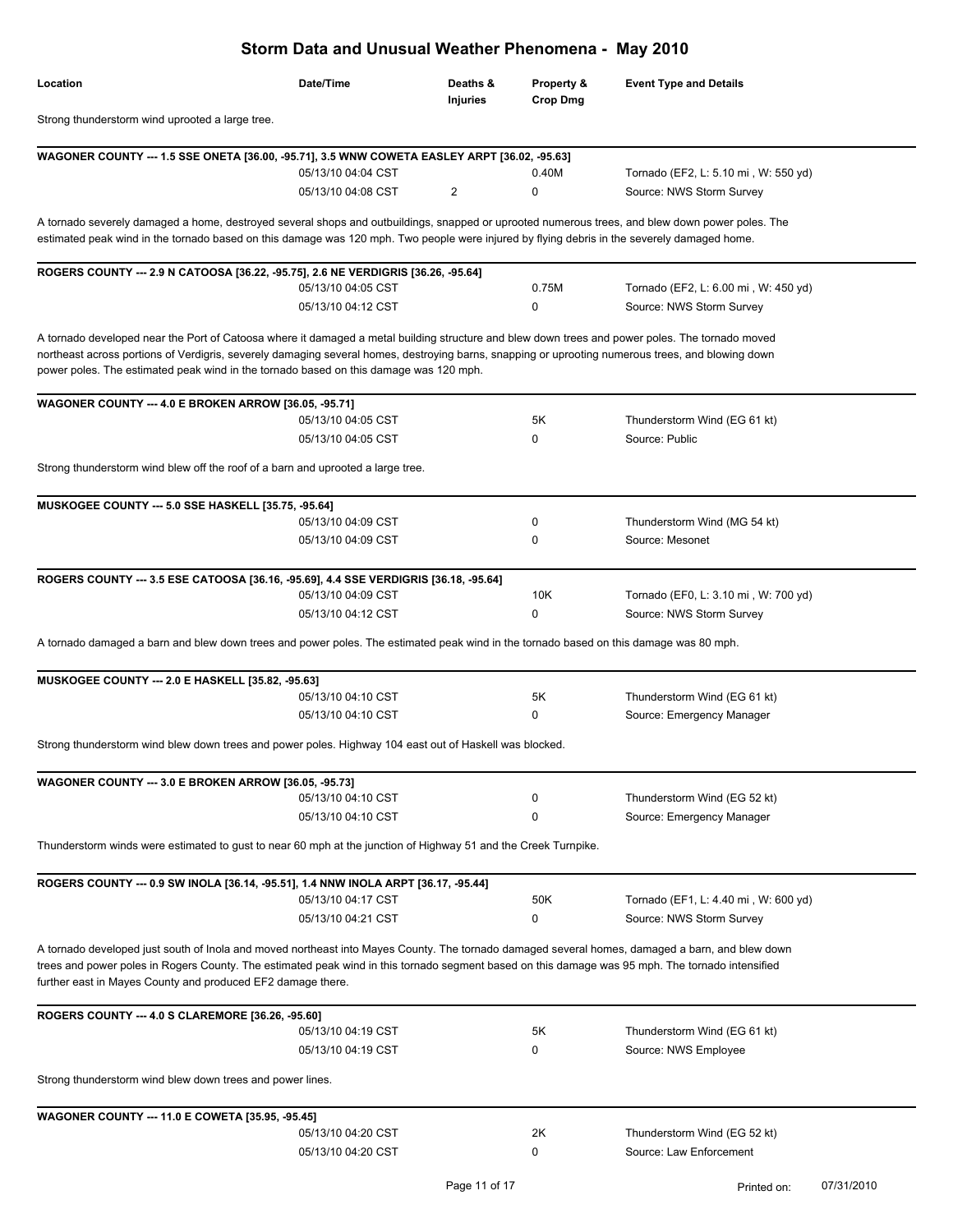| Storm Data and Unusual Weather Phenomena - May 2010                                                                                                                                                                                                                                                                                                                                                      |                    |                             |                        |                                       |  |
|----------------------------------------------------------------------------------------------------------------------------------------------------------------------------------------------------------------------------------------------------------------------------------------------------------------------------------------------------------------------------------------------------------|--------------------|-----------------------------|------------------------|---------------------------------------|--|
| Location                                                                                                                                                                                                                                                                                                                                                                                                 | Date/Time          | Deaths &<br><b>Injuries</b> | Property &<br>Crop Dmg | <b>Event Type and Details</b>         |  |
| Strong thunderstorm wind blew down highway signs.                                                                                                                                                                                                                                                                                                                                                        |                    |                             |                        |                                       |  |
| MAYES COUNTY --- 5.1 W CHOUTEAU [36.17, -95.44], 1.5 NW CHOUTEAU [36.19, -95.37]                                                                                                                                                                                                                                                                                                                         |                    |                             |                        |                                       |  |
|                                                                                                                                                                                                                                                                                                                                                                                                          | 05/13/10 04:21 CST |                             | 0.30M                  | Tornado (EF2, L: 4.30 mi, W: 1000 yd) |  |
|                                                                                                                                                                                                                                                                                                                                                                                                          | 05/13/10 04:26 CST | $\overline{2}$              | 0                      | Source: NWS Storm Survey              |  |
| The tornado that developed near Inola in Rogers County moved northeast toward Chouteau. In Mayes County, the tornado severely damaged several<br>homes, destroyed a metal shop, snapped or uprooted numerous trees, and snapped numerous high tension wire poles. The estimated peak wind in this<br>tornado based on this damage in Mayes County was 115 mph. Two people were injured by flying debris. |                    |                             |                        |                                       |  |
| MCINTOSH COUNTY --- 3.0 N CHECOTAH [35.47, -95.52]                                                                                                                                                                                                                                                                                                                                                       |                    |                             |                        |                                       |  |
|                                                                                                                                                                                                                                                                                                                                                                                                          | 05/13/10 04:24 CST |                             | 5K                     | Thunderstorm Wind (EG 52 kt)          |  |
|                                                                                                                                                                                                                                                                                                                                                                                                          | 05/13/10 04:24 CST |                             | 0                      | Source: Post Office                   |  |
| Strong thunderstorm wind damaged the roof of a tire shop.                                                                                                                                                                                                                                                                                                                                                |                    |                             |                        |                                       |  |
| ROGERS COUNTY --- 3.0 SSE INOLA [36.11, -95.48]                                                                                                                                                                                                                                                                                                                                                          |                    |                             |                        |                                       |  |
|                                                                                                                                                                                                                                                                                                                                                                                                          | 05/13/10 04:25 CST |                             | 0                      | Thunderstorm Wind (MG 50 kt)          |  |
|                                                                                                                                                                                                                                                                                                                                                                                                          | 05/13/10 04:25 CST |                             | 0                      | Source: Mesonet                       |  |
| MUSKOGEE COUNTY --- MUSKOGEE [35.75, -95.37]                                                                                                                                                                                                                                                                                                                                                             |                    |                             |                        |                                       |  |
|                                                                                                                                                                                                                                                                                                                                                                                                          | 05/13/10 04:26 CST |                             | 0                      | Thunderstorm Wind (EG 52 kt)          |  |
|                                                                                                                                                                                                                                                                                                                                                                                                          | 05/13/10 04:26 CST |                             | 0                      | Source: Law Enforcement               |  |
| Strong thunderstorm wind blew down large tree limbs.                                                                                                                                                                                                                                                                                                                                                     |                    |                             |                        |                                       |  |
| MAYES COUNTY --- 0.5 NNE CHOUTEAU [36.19, -95.35]                                                                                                                                                                                                                                                                                                                                                        |                    |                             |                        |                                       |  |
|                                                                                                                                                                                                                                                                                                                                                                                                          | 05/13/10 04:30 CST |                             | 0                      | Thunderstorm Wind (EG 52 kt)          |  |
|                                                                                                                                                                                                                                                                                                                                                                                                          | 05/13/10 04:30 CST |                             | 0                      | Source: Emergency Manager             |  |
| Thunderstorm wind was estimated to gust to near 60 mph.                                                                                                                                                                                                                                                                                                                                                  |                    |                             |                        |                                       |  |
| MAYES COUNTY --- PRYOR [36.30, -95.32]                                                                                                                                                                                                                                                                                                                                                                   |                    |                             |                        |                                       |  |
|                                                                                                                                                                                                                                                                                                                                                                                                          | 05/13/10 04:30 CST |                             | 5K                     | Thunderstorm Wind (EG 61 kt)          |  |
|                                                                                                                                                                                                                                                                                                                                                                                                          | 05/13/10 04:30 CST |                             | 0                      | Source: Emergency Manager             |  |
| Strong thunderstorm wind blew down numerous trees and power lines and damaged roofs.                                                                                                                                                                                                                                                                                                                     |                    |                             |                        |                                       |  |
| <b>NOWATA COUNTY --- 2.0 S LENAPAH [36.82, -95.63]</b>                                                                                                                                                                                                                                                                                                                                                   |                    |                             |                        |                                       |  |
|                                                                                                                                                                                                                                                                                                                                                                                                          | 05/13/10 04:30 CST |                             | 0                      | Thunderstorm Wind (EG 52 kt)          |  |
|                                                                                                                                                                                                                                                                                                                                                                                                          | 05/13/10 04:30 CST |                             | $\Omega$               | Source: Post Office                   |  |
| Strong thunderstorm wind blew down large tree limbs.                                                                                                                                                                                                                                                                                                                                                     |                    |                             |                        |                                       |  |
| CHEROKEE COUNTY --- 1.0 E HULBERT [35.93, -95.13], 4.5 NE HULBERT [35.98, -95.09]                                                                                                                                                                                                                                                                                                                        |                    |                             |                        |                                       |  |
|                                                                                                                                                                                                                                                                                                                                                                                                          | 05/13/10 04:37 CST |                             | 10K                    | Tornado (EF1, L: 4.00 mi, W: 200 yd)  |  |
|                                                                                                                                                                                                                                                                                                                                                                                                          | 05/13/10 04:41 CST |                             | 0                      | Source: Emergency Manager             |  |
| A tornado snapped large trees limbs, uprooted trees, and damaged outbuildings. The estimated peak wind in the tornado based on this damage was 90<br>mph.                                                                                                                                                                                                                                                |                    |                             |                        |                                       |  |
| CRAIG COUNTY --- 10.0 SE VINITA ARPT [36.52, -95.02]                                                                                                                                                                                                                                                                                                                                                     |                    |                             |                        |                                       |  |
|                                                                                                                                                                                                                                                                                                                                                                                                          | 05/13/10 04:45 CST |                             | 15K                    | Thunderstorm Wind (EG 61 kt)          |  |
|                                                                                                                                                                                                                                                                                                                                                                                                          | 05/13/10 04:45 CST |                             | 0                      | Source: Emergency Manager             |  |
| Strong thunderstorm wind blew down numerous trees and power lines and damaged outbuildings.                                                                                                                                                                                                                                                                                                              |                    |                             |                        |                                       |  |
| DELAWARE COUNTY --- LEACH [36.20, -94.92]                                                                                                                                                                                                                                                                                                                                                                |                    |                             |                        |                                       |  |
|                                                                                                                                                                                                                                                                                                                                                                                                          | 05/13/10 04:50 CST |                             | 0                      | Thunderstorm Wind (EG 52 kt)          |  |
|                                                                                                                                                                                                                                                                                                                                                                                                          | 05/13/10 04:50 CST |                             | 0                      | Source: Public                        |  |
| Strong thunderstorm wind blew down numerous large tree limbs.                                                                                                                                                                                                                                                                                                                                            |                    |                             |                        |                                       |  |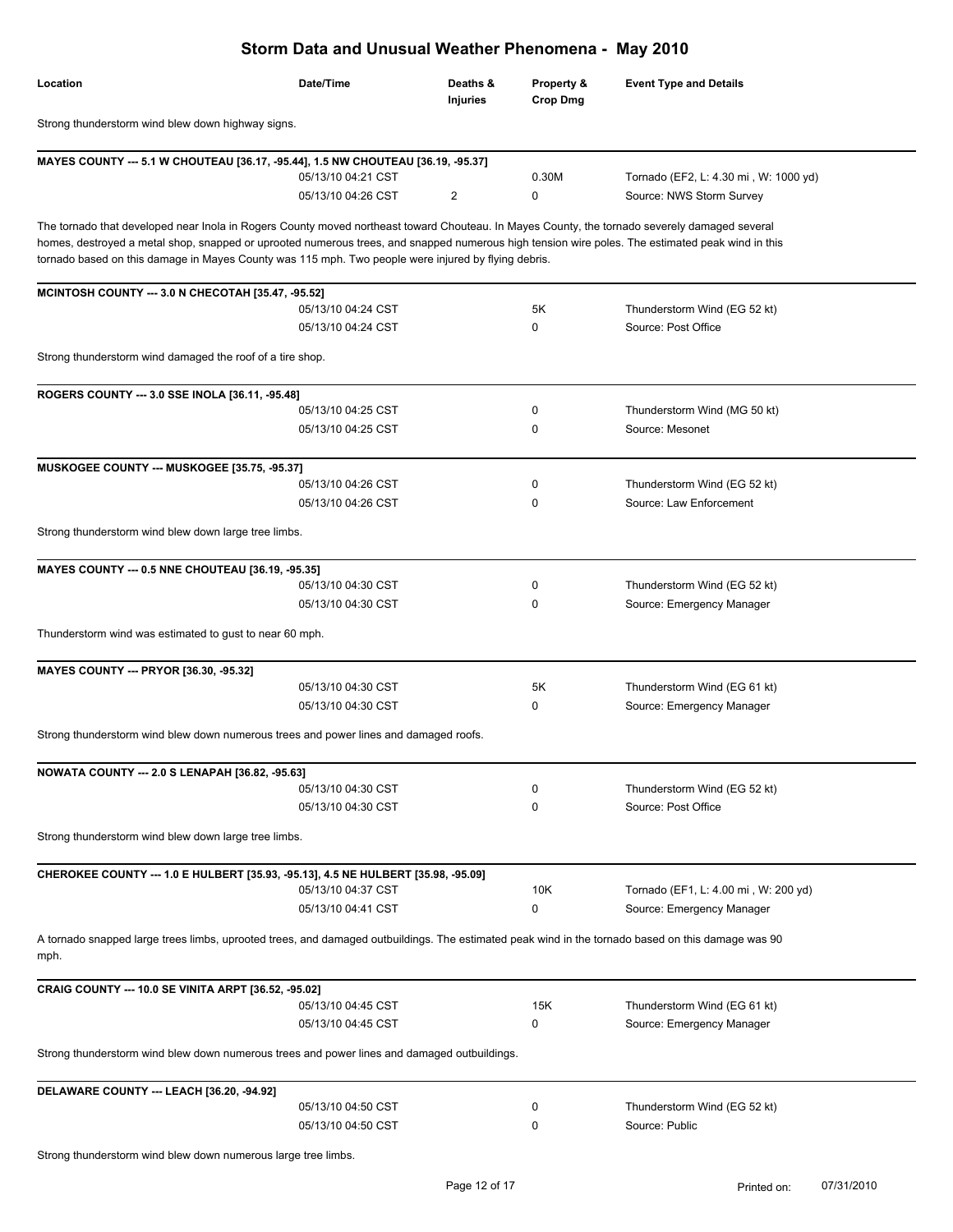| Storm Data and Unusual Weather Phenomena - May 2010                                                                                                                                                                                                                                                                                     |                    |                      |                               |                                                                                                                                                    |  |
|-----------------------------------------------------------------------------------------------------------------------------------------------------------------------------------------------------------------------------------------------------------------------------------------------------------------------------------------|--------------------|----------------------|-------------------------------|----------------------------------------------------------------------------------------------------------------------------------------------------|--|
| Location                                                                                                                                                                                                                                                                                                                                | Date/Time          | Deaths &<br>Injuries | Property &<br><b>Crop Dmg</b> | <b>Event Type and Details</b>                                                                                                                      |  |
| CHEROKEE COUNTY --- 2.5 E MOODYS [36.03, -94.91], 6.5 E MOODYS [36.03, -94.83]                                                                                                                                                                                                                                                          |                    |                      |                               |                                                                                                                                                    |  |
|                                                                                                                                                                                                                                                                                                                                         | 05/13/10 04:51 CST |                      | 0                             | Tornado (EF1, L: 4.00 mi, W: 200 yd)                                                                                                               |  |
|                                                                                                                                                                                                                                                                                                                                         | 05/13/10 04:55 CST |                      | 0                             | Source: Emergency Manager                                                                                                                          |  |
| A tornado uprooted trees and snapped large tree limbs. The estimated peak wind in the tornado based on this damage was 90 mph.                                                                                                                                                                                                          |                    |                      |                               |                                                                                                                                                    |  |
| DELAWARE COUNTY --- 0.7 SW COLCORD [36.26, -94.69]                                                                                                                                                                                                                                                                                      |                    |                      |                               |                                                                                                                                                    |  |
|                                                                                                                                                                                                                                                                                                                                         | 05/13/10 05:02 CST |                      | 5Κ                            | Thunderstorm Wind (EG 61 kt)                                                                                                                       |  |
|                                                                                                                                                                                                                                                                                                                                         | 05/13/10 05:02 CST |                      | 0                             | Source: Emergency Manager                                                                                                                          |  |
| Strong thunderstorm wind blew down power poles and trees.                                                                                                                                                                                                                                                                               |                    |                      |                               |                                                                                                                                                    |  |
| DELAWARE COUNTY --- 0.7 SSW COPELAND [36.66, -94.83], 1.8 E COPELAND [36.67, -94.79]                                                                                                                                                                                                                                                    |                    |                      |                               |                                                                                                                                                    |  |
|                                                                                                                                                                                                                                                                                                                                         | 05/13/10 05:05 CST |                      | 0                             | Tornado (EF1, L: 2.10 mi, W: 300 yd)                                                                                                               |  |
|                                                                                                                                                                                                                                                                                                                                         | 05/13/10 05:07 CST |                      | 0                             | Source: NWS Storm Survey                                                                                                                           |  |
| County. The estimated peak wind in the tornado based on this damage was 90 mph.                                                                                                                                                                                                                                                         |                    |                      |                               | A tornado developed near Copeland and moved east-northeast into Ottawa County. The tornado uprooted or snapped numerous trees in northern Delaware |  |
| OTTAWA COUNTY --- 6.5 SSE FAIRLAND [36.67, -94.79], 7.6 SSE WYANDOTTE [36.69, -94.69]                                                                                                                                                                                                                                                   |                    |                      |                               |                                                                                                                                                    |  |
|                                                                                                                                                                                                                                                                                                                                         | 05/13/10 05:07 CST |                      | 25K                           | Tornado (EF1, L: 5.90 mi, W: 500 yd)                                                                                                               |  |
|                                                                                                                                                                                                                                                                                                                                         | 05/13/10 05:13 CST |                      | 0                             | Source: NWS Storm Survey                                                                                                                           |  |
| The tornado that developed near Copeland in Delaware County moved east-northeast across southern Ottawa County. The tornado uprooted or snapped<br>numerous trees and damaged several homes in Ottawa County. The estimated peak wind in the tornado based on this damage was 100 mph.<br>PUSHMATAHA COUNTY --- CLAYTON [34.58, -95.35] |                    |                      |                               |                                                                                                                                                    |  |
|                                                                                                                                                                                                                                                                                                                                         | 05/13/10 12:45 CST |                      | 0                             | Hail (0.75 in)                                                                                                                                     |  |
|                                                                                                                                                                                                                                                                                                                                         | 05/13/10 12:45 CST |                      | 0                             | Source: Public                                                                                                                                     |  |
| LE FLORE COUNTY --- TALIHINA [34.75, -95.05]                                                                                                                                                                                                                                                                                            |                    |                      |                               |                                                                                                                                                    |  |
|                                                                                                                                                                                                                                                                                                                                         | 05/13/10 13:15 CST |                      | 0                             | Hail (0.75 in)                                                                                                                                     |  |
|                                                                                                                                                                                                                                                                                                                                         | 05/13/10 13:15 CST |                      | 0                             | Source: Emergency Manager                                                                                                                          |  |
| LE FLORE COUNTY --- 2.0 W SUMMERFIELD [34.88, -94.89]                                                                                                                                                                                                                                                                                   |                    |                      |                               |                                                                                                                                                    |  |
|                                                                                                                                                                                                                                                                                                                                         | 05/13/10 13:30 CST |                      |                               | Thunderstorm Wind (EG 52 kt)                                                                                                                       |  |
|                                                                                                                                                                                                                                                                                                                                         | 05/13/10 13:30 CST |                      | 0                             | Source: Public                                                                                                                                     |  |
| Strong thunderstorm wind blew down large tree limbs.                                                                                                                                                                                                                                                                                    |                    |                      |                               |                                                                                                                                                    |  |
| A line of thunderstorms intensified as it moved into eastern Oklahoma during the early morning hours of the 13th. A number of<br>tornadoes developed on the leading edge of the bowing line of storms over northeastern Oklahoma. The storms also produced<br>damaging wind gusts.                                                      |                    |                      |                               |                                                                                                                                                    |  |
| OTTAWA COUNTY --- 6.0 W COMMERCE [36.93, -94.98], 6.0 SW COMMERCE [36.87, -94.95], 4.0 SW COMMERCE [36.89, -94.92], 3.0 W COMMERCE<br>$[36.93, -94.92]$                                                                                                                                                                                 |                    |                      |                               |                                                                                                                                                    |  |
|                                                                                                                                                                                                                                                                                                                                         | 05/14/10 00:30 CST |                      | 0                             | Flood (due to Heavy Rain)                                                                                                                          |  |
|                                                                                                                                                                                                                                                                                                                                         | 05/16/10 13:15 CST |                      | 0                             | Source: Official NWS Observations                                                                                                                  |  |
| The Neosho River near Commerce rose above its flood stage of 15 feet at 1:30 am CDT on May 14th. The river crested at 18.40 feet at 7 am CDT on the<br>15th, resulting in moderate flooding. The river fell below flood stage at 2:15 pm CDT on the 16th.                                                                               |                    |                      |                               |                                                                                                                                                    |  |
| A slow moving frontal boundary resulted in periods of thunderstorm activity and locally heavy rainfall over a period of several days,<br>which eventually led to moderate flooding along the Neosho River near Commerce.                                                                                                                |                    |                      |                               |                                                                                                                                                    |  |
| CHOCTAW COUNTY --- SWINK [34.02, -95.20]                                                                                                                                                                                                                                                                                                |                    |                      |                               |                                                                                                                                                    |  |
|                                                                                                                                                                                                                                                                                                                                         | 05/14/10 14:36 CST |                      | 0                             | Hail (1.00 in)                                                                                                                                     |  |
|                                                                                                                                                                                                                                                                                                                                         | 05/14/10 14:36 CST |                      | 0                             | Source: Public                                                                                                                                     |  |
| CHOCTAW COUNTY --- 4.0 NNE SWINK [34.07, -95.17]                                                                                                                                                                                                                                                                                        |                    |                      |                               |                                                                                                                                                    |  |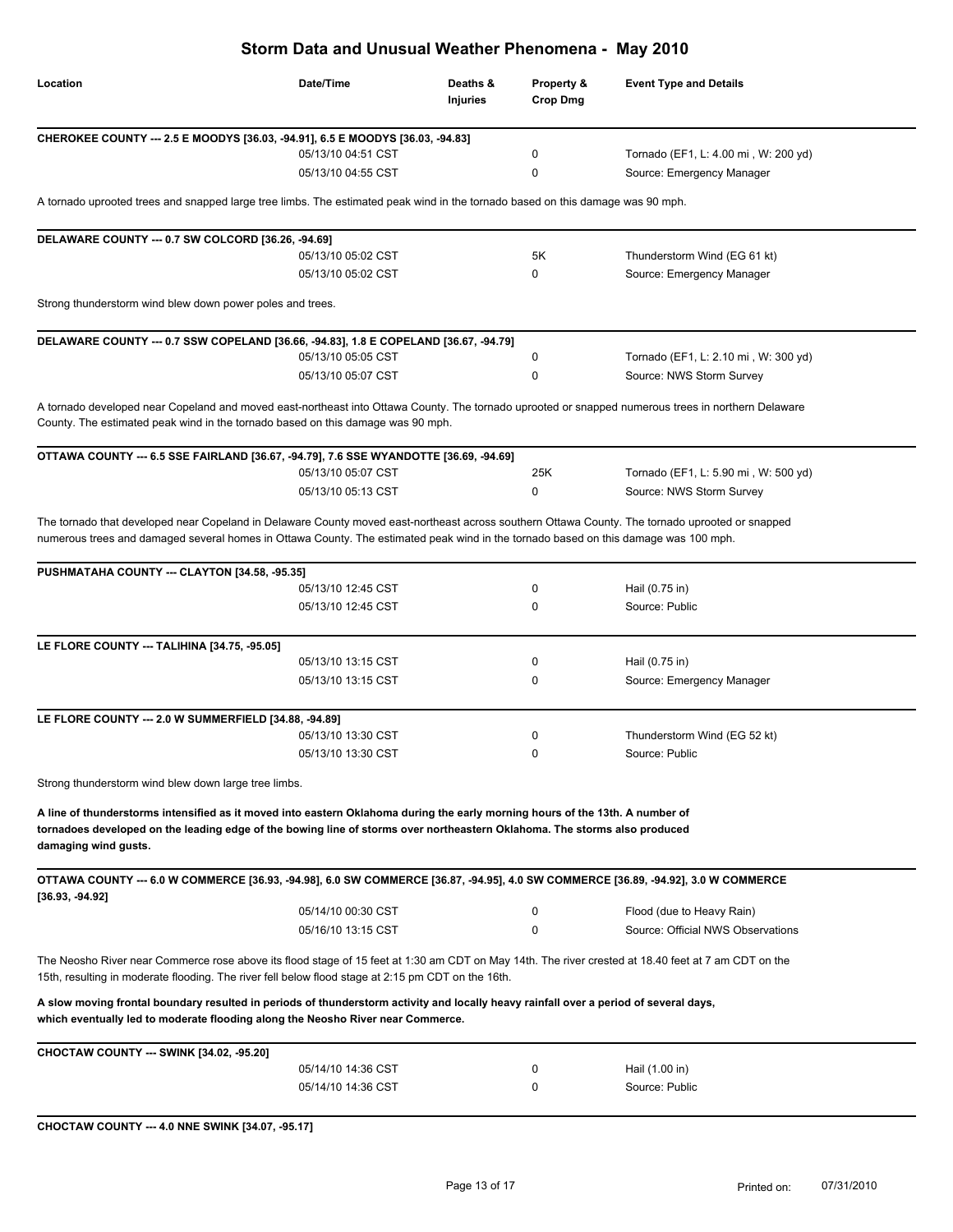| Storm Data and Unusual Weather Phenomena - May 2010                                                                                                                                                 |                    |                      |                               |                                      |
|-----------------------------------------------------------------------------------------------------------------------------------------------------------------------------------------------------|--------------------|----------------------|-------------------------------|--------------------------------------|
| Location                                                                                                                                                                                            | Date/Time          | Deaths &<br>Injuries | Property &<br><b>Crop Dmg</b> | <b>Event Type and Details</b>        |
|                                                                                                                                                                                                     | 05/14/10 14:41 CST |                      | 0                             | Hail (1.25 in)                       |
|                                                                                                                                                                                                     | 05/14/10 14:41 CST |                      | 0                             | Source: Public                       |
|                                                                                                                                                                                                     |                    |                      |                               |                                      |
| PUSHMATAHA COUNTY --- 2.0 NW RATTAN [34.22, -95.44]                                                                                                                                                 | 05/14/10 15:34 CST |                      | 0                             | Hail (0.75 in)                       |
|                                                                                                                                                                                                     | 05/14/10 15:34 CST |                      | 0                             | Source: Public                       |
|                                                                                                                                                                                                     |                    |                      |                               |                                      |
| Isolated strong to severe thunderstorms developed during the afternoon of the 14th over southeast Oklahoma.                                                                                         |                    |                      |                               |                                      |
|                                                                                                                                                                                                     |                    |                      |                               |                                      |
| OTTAWA COUNTY --- AFTON [36.70, -94.97]                                                                                                                                                             |                    |                      |                               |                                      |
|                                                                                                                                                                                                     | 05/16/10 09:30 CST |                      | 4K                            | Thunderstorm Wind (EG 52 kt)         |
|                                                                                                                                                                                                     | 05/16/10 09:30 CST |                      | 0                             | Source: Emergency Manager            |
| Strong thunderstorm wind blew down trees and power lines.                                                                                                                                           |                    |                      |                               |                                      |
|                                                                                                                                                                                                     |                    |                      |                               |                                      |
| PUSHMATAHA COUNTY --- 8.0 W EUBANKS [34.42, -95.72]                                                                                                                                                 |                    |                      | 0                             |                                      |
|                                                                                                                                                                                                     | 05/16/10 18:35 CST |                      |                               | Hail (1.00 in)                       |
|                                                                                                                                                                                                     | 05/16/10 18:35 CST |                      | 0                             | Source: Public                       |
| OTTAWA COUNTY --- 8.0 WNW COMMERCE [36.97, -95.00]                                                                                                                                                  |                    |                      |                               |                                      |
|                                                                                                                                                                                                     | 05/16/10 19:11 CST |                      | 5K                            | Hail (2.00 in)                       |
|                                                                                                                                                                                                     | 05/16/10 19:11 CST |                      | 0                             | Source: Emergency Manager            |
|                                                                                                                                                                                                     |                    |                      |                               |                                      |
| OTTAWA COUNTY --- COMMERCE [36.93, -94.87]                                                                                                                                                          | 05/16/10 19:30 CST |                      | 0                             | Hail (1.00 in)                       |
|                                                                                                                                                                                                     | 05/16/10 19:30 CST |                      | 0                             | Source: Emergency Manager            |
|                                                                                                                                                                                                     |                    |                      |                               |                                      |
| Strong to severe thunderstorms developed over eastern Oklahoma in the vicinity of a weak frontal boundary on May 16th. Some of the<br>storms produced large hail and damaging winds.                |                    |                      |                               |                                      |
| CREEK COUNTY --- 2.0 ESE DEPEW [35.79, -96.47]                                                                                                                                                      |                    |                      |                               |                                      |
|                                                                                                                                                                                                     | 05/19/10 18:09 CST |                      | 0                             | Tornado (EF0, L: 0.10 mi, W: 50 yd)  |
|                                                                                                                                                                                                     | 05/19/10 18:09 CST |                      | 0                             | Source: Trained Spotter              |
| A storm spotter reported and photographed a brief tornado touchdown over open country.                                                                                                              |                    |                      |                               |                                      |
|                                                                                                                                                                                                     |                    |                      |                               |                                      |
| <b>PAWNEE COUNTY --- 5.0 SW MARAMEC [36.20, -96.73]</b>                                                                                                                                             |                    |                      |                               |                                      |
|                                                                                                                                                                                                     | 05/19/10 18:28 CST |                      | 0                             | Thunderstorm Wind (EG 61 kt)         |
|                                                                                                                                                                                                     | 05/19/10 18:28 CST |                      | 0                             | Source: NWS Employee                 |
| Strong thunderstorm wind snapped trees and blew down several large tree limbs.                                                                                                                      |                    |                      |                               |                                      |
|                                                                                                                                                                                                     |                    |                      |                               |                                      |
| PAWNEE COUNTY --- 6.0 W MARAMEC [36.25, -96.78]                                                                                                                                                     | 05/19/10 18:34 CST |                      | 0                             | Hail (1.00 in)                       |
|                                                                                                                                                                                                     | 05/19/10 18:34 CST |                      | 0                             | Source: Public                       |
|                                                                                                                                                                                                     |                    |                      |                               |                                      |
| CREEK COUNTY --- 3.5 ENE BRISTOW [35.85, -96.32], 3.9 SSW KELLYVILLE [35.90, -96.26]                                                                                                                |                    |                      |                               |                                      |
|                                                                                                                                                                                                     | 05/19/10 18:37 CST |                      | 15K                           | Tornado (EF1, L: 5.00 mi, W: 600 yd) |
|                                                                                                                                                                                                     | 05/19/10 18:53 CST |                      | 0                             | Source: NWS Storm Survey             |
|                                                                                                                                                                                                     |                    |                      |                               |                                      |
| A tornado destroyed barns, damaged homes, snapped or uprooted numerous trees, and blew down power poles. The maximum estimated wind speed in<br>the tornado based on this damage was about 105 mph. |                    |                      |                               |                                      |
| CREEK COUNTY --- 0.8 SE KELLYVILLE [35.94, -96.21]                                                                                                                                                  |                    |                      |                               |                                      |
|                                                                                                                                                                                                     | 05/19/10 18:48 CST |                      | 20K                           | Hail (1.75 in)                       |
|                                                                                                                                                                                                     | 05/19/10 18:48 CST |                      | 0                             | Source: Amateur Radio                |
|                                                                                                                                                                                                     |                    |                      |                               |                                      |
| CREEK COUNTY --- 4.0 W SAPULPA [36.00, -96.17]                                                                                                                                                      | 05/19/10 18:50 CST |                      | 0                             | Hail (1.00 in)                       |
|                                                                                                                                                                                                     | 05/19/10 18:50 CST |                      | 0                             | Source: Amateur Radio                |
|                                                                                                                                                                                                     |                    |                      |                               |                                      |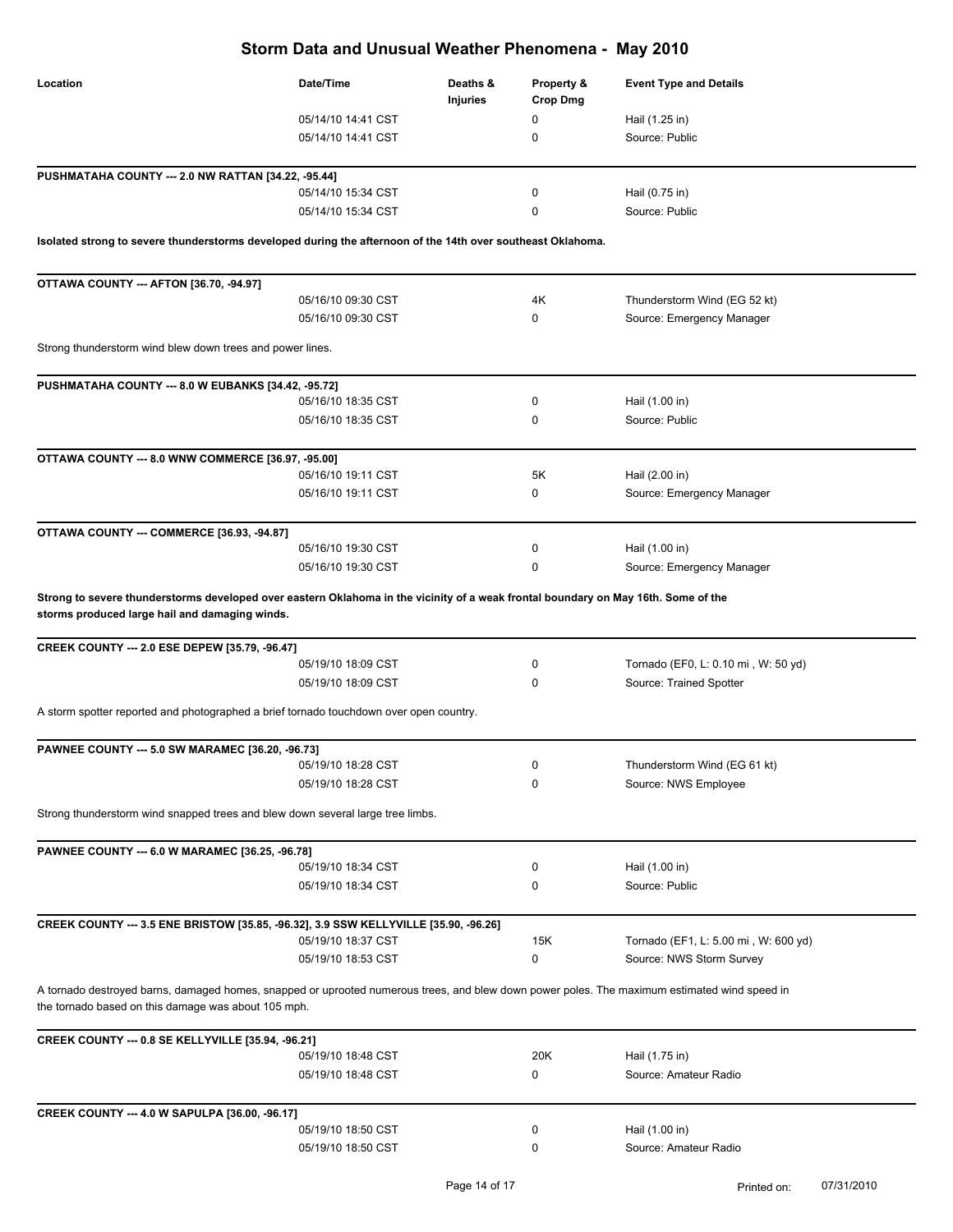| Location                                                                                                                                                         | Date/Time          | Deaths &<br><b>Injuries</b> | Property &<br><b>Crop Dmg</b> | <b>Event Type and Details</b>         |
|------------------------------------------------------------------------------------------------------------------------------------------------------------------|--------------------|-----------------------------|-------------------------------|---------------------------------------|
| LE FLORE COUNTY --- 5.0 NW WISTER [35.02, -94.78]                                                                                                                |                    |                             |                               |                                       |
|                                                                                                                                                                  | 05/19/10 18:52 CST |                             | 0                             | Hail (1.00 in)                        |
|                                                                                                                                                                  | 05/19/10 18:52 CST |                             | 0                             | Source: Public                        |
| MUSKOGEE COUNTY --- 0.9 SE OKTAHA [35.57, -95.47]                                                                                                                |                    |                             |                               |                                       |
|                                                                                                                                                                  | 05/19/10 18:55 CST |                             | 0                             | Hail (1.00 in)                        |
|                                                                                                                                                                  | 05/19/10 18:55 CST |                             | 0                             | Source: Public                        |
| MUSKOGEE COUNTY --- OKTAHA [35.58, -95.48]                                                                                                                       |                    |                             |                               |                                       |
|                                                                                                                                                                  | 05/19/10 19:16 CST |                             | 0                             | Hail (1.25 in)                        |
|                                                                                                                                                                  | 05/19/10 19:16 CST |                             | 0                             | Source: Emergency Manager             |
| MUSKOGEE COUNTY --- MUSKOGEE [35.75, -95.37]                                                                                                                     |                    |                             |                               |                                       |
|                                                                                                                                                                  | 05/19/10 19:45 CST |                             | 0                             | Thunderstorm Wind (EG 61 kt)          |
|                                                                                                                                                                  | 05/19/10 19:45 CST |                             | 0                             | Source: Trained Spotter               |
| A storm spotter estimated 70 mph wind gusts on Chandler Road in eastern Muskogee.                                                                                |                    |                             |                               |                                       |
| OKFUSKEE COUNTY --- 3.0 SSW MICAWBER [35.58, -96.53], 1.3 SSE WELTY [35.60, -96.39]                                                                              |                    |                             |                               |                                       |
|                                                                                                                                                                  | 05/19/10 19:46 CST |                             | 0                             | Tornado (EF1, L: 8.00 mi, W: 500 yd)  |
|                                                                                                                                                                  | 05/19/10 19:56 CST |                             | 0                             | Source: NWS Storm Survey              |
| A tornado snapped or uprooted numerous trees. The maximum wind speed in the tornado based on this damage was 100 mph.                                            |                    |                             |                               |                                       |
| CREEK COUNTY --- 3.0 SSE HILTON [35.98, -96.03]                                                                                                                  |                    |                             |                               |                                       |
|                                                                                                                                                                  | 05/19/10 19:50 CST |                             | 1K                            | Thunderstorm Wind (EG 52 kt)          |
|                                                                                                                                                                  | 05/19/10 19:50 CST |                             | 0                             | Source: NWS Storm Survey              |
| Strong thunderstorm wind blew down several large tree branches and produced minor shingle damage to homes.                                                       |                    |                             |                               |                                       |
| OKFUSKEE COUNTY --- 2.7 ENE BEARDEN [35.36, -96.33], 1.4 NNE CLEARVIEW [35.42, -96.17]                                                                           | 05/19/10 20:05 CST |                             | 15K                           | Tornado (EF1, L: 10.00 mi, W: 500 yd) |
|                                                                                                                                                                  | 05/19/10 20:17 CST |                             | 0                             | Source: NWS Storm Survey              |
| A tornado damaged homes, snapped or uprooted numerous trees, and downed power poles. The maximum estimated wind speed based on this damage<br>was about 105 mph. |                    |                             |                               |                                       |
| TULSA COUNTY --- 2.5 S TULSA [36.11, -95.95], 5.5 ESE TULSA [36.12, -95.86], 5.7 SE TULSA [36.09, -95.88], 4.0 S TULSA [36.09, -95.95]                           |                    |                             |                               |                                       |
|                                                                                                                                                                  | 05/19/10 20:19 CST |                             | 0                             | Flash Flood (due to Heavy Rain)       |
|                                                                                                                                                                  | 05/20/10 01:00 CST |                             | 0                             | Source: Public                        |
| Several roads were flooded.                                                                                                                                      |                    |                             |                               |                                       |
| TULSA COUNTY --- 1.0 NW JENKS [36.03, -95.98], 0.8 NNE JENKS [36.03, -95.96], 0.3 SSE JENKS [36.02, -95.97], 0.5 SW JENKS [36.01, -95.98]                        |                    |                             |                               |                                       |
|                                                                                                                                                                  | 05/19/10 20:20 CST |                             | 0                             | Flash Flood (due to Heavy Rain)       |
|                                                                                                                                                                  | 05/20/10 01:00 CST |                             | 0                             | Source: Public                        |
| Several roads were flooded by heavy rain.                                                                                                                        |                    |                             |                               |                                       |
| CREEK COUNTY --- 0.5 SW KIEFER [35.94, -96.08], 0.5 SE KIEFER [35.94, -96.06], 0.8 SSE KIEFER [35.94, -96.06], 0.8 SSW KIEFER [35.94, -96.08]                    | 05/19/10 20:30 CST |                             | 0                             | Flash Flood (due to Heavy Rain)       |
|                                                                                                                                                                  | 05/20/10 12:45 CST |                             | 0                             | Source: Trained Spotter               |
| A road was flooded south of Kiefer.                                                                                                                              |                    |                             |                               |                                       |
| CHEROKEE COUNTY --- 6.0 E TAHLEQUAH [35.92, -94.86]                                                                                                              |                    |                             |                               |                                       |
|                                                                                                                                                                  | 05/19/10 20:50 CST |                             | 0                             | Hail (0.75 in)                        |
|                                                                                                                                                                  | 05/19/10 20:50 CST |                             | 0                             | Source: Broadcast Media               |

**TULSA COUNTY --- 9.8 SSE TULSA [36.02, -95.88], 10.0 SSE TULSA [36.02, -95.88], 9.3 S TULSA [36.02, -95.95], 9.0 S TULSA [36.02, -95.95]**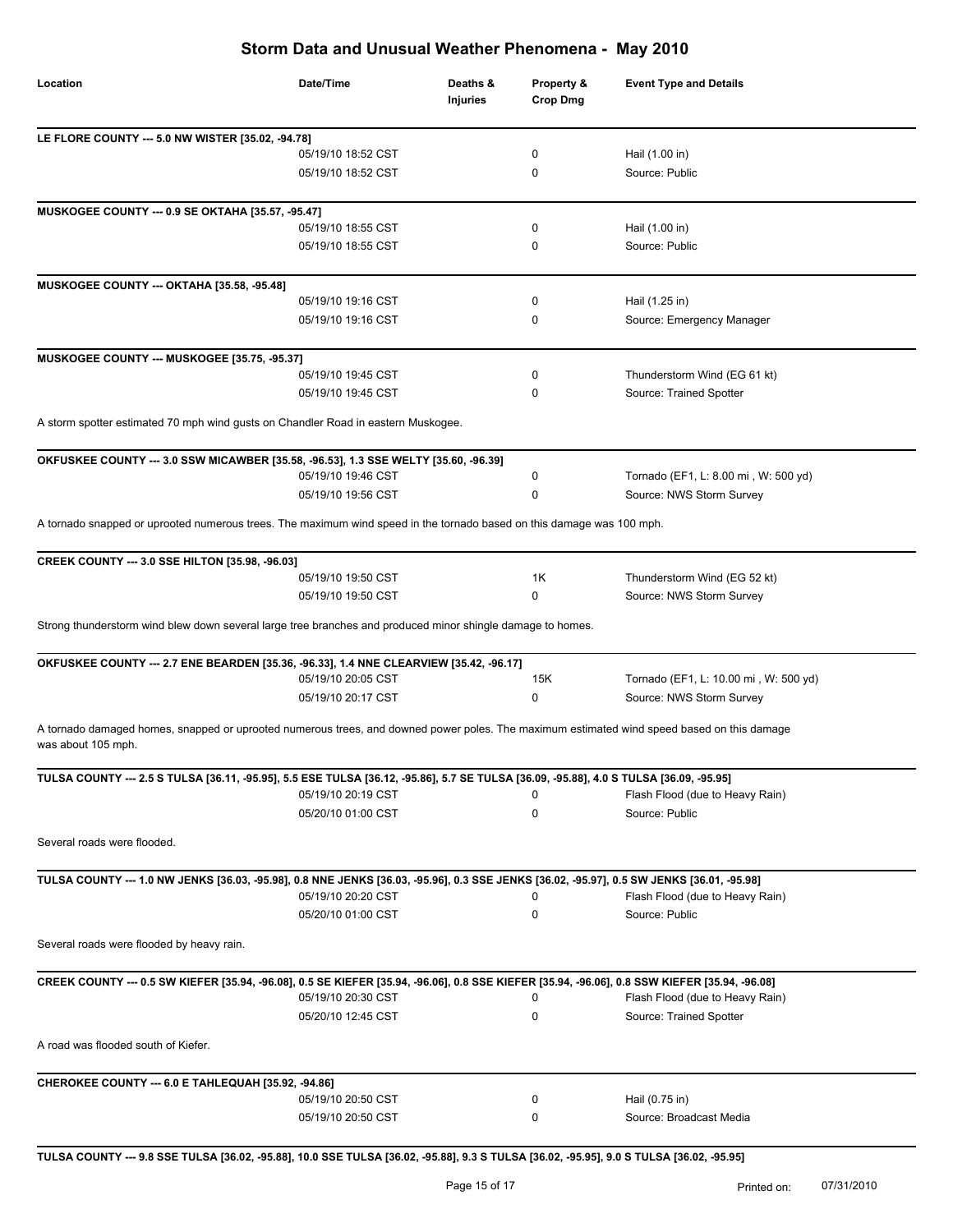| Location                                                                                                                                                                              | Date/Time          | Deaths &<br>Injuries | Property &<br><b>Crop Dmg</b> | <b>Event Type and Details</b>   |
|---------------------------------------------------------------------------------------------------------------------------------------------------------------------------------------|--------------------|----------------------|-------------------------------|---------------------------------|
|                                                                                                                                                                                       | 05/19/10 21:02 CST |                      | 0                             | Flash Flood (due to Heavy Rain) |
|                                                                                                                                                                                       | 05/20/10 01:15 CST |                      | 0                             | Source: Amateur Radio           |
| A bridge near 101st Street South and Memorial Avenue was under water.                                                                                                                 |                    |                      |                               |                                 |
| MCINTOSH COUNTY --- 5.5 W CHECOTAH [35.43, -95.62]                                                                                                                                    |                    |                      |                               |                                 |
|                                                                                                                                                                                       | 05/19/10 21:30 CST |                      | 0                             | Hail (1.00 in)                  |
|                                                                                                                                                                                       | 05/19/10 21:30 CST |                      | 0                             | Source: Law Enforcement         |
| MCINTOSH COUNTY --- 5.5 W CHECOTAH [35.43, -95.62]                                                                                                                                    |                    |                      |                               |                                 |
|                                                                                                                                                                                       | 05/19/10 21:30 CST |                      | 2K                            | Thunderstorm Wind (EG 52 kt)    |
|                                                                                                                                                                                       | 05/19/10 21:30 CST |                      | 0                             | Source: Law Enforcement         |
| Strong thunderstorm wind blew shingles off a roof.                                                                                                                                    |                    |                      |                               |                                 |
| ROGERS COUNTY --- 4.3 ESE COLLINSVILLE [36.35, -95.76], 7.0 SE COLLINSVILLE [36.30, -95.74], 6.0 S COLLINSVILLE [36.28, -95.83], 4.3 S                                                |                    |                      |                               |                                 |
| <b>COLLINSVILLE</b> [36.31, -95.83]                                                                                                                                                   |                    |                      |                               |                                 |
|                                                                                                                                                                                       | 05/19/10 21:42 CST |                      | 0                             | Flash Flood (due to Heavy Rain) |
|                                                                                                                                                                                       | 05/20/10 01:30 CST |                      | 0                             | Source: NWS Employee            |
| Portions of 106th Street North was flooded with at least a foot of water to the east of 161st East Avenue.                                                                            |                    |                      |                               |                                 |
| MUSKOGEE COUNTY --- 1.5 NW MUSKOGEE [35.77, -95.39], 1.5 NE MUSKOGEE [35.77, -95.35], 1.5 SE MUSKOGEE [35.73, -95.35], 1.5 SW MUSKOGEE                                                |                    |                      |                               |                                 |
| $[35.73, -95.39]$                                                                                                                                                                     | 05/19/10 21:50 CST |                      | 0                             | Flash Flood (due to Heavy Rain) |
|                                                                                                                                                                                       | 05/20/10 02:45 CST |                      | 0                             | Source: Emergency Manager       |
| Major street flooding was reported in Muskogee.                                                                                                                                       |                    |                      |                               |                                 |
| ADAIR COUNTY --- 0.8 N WESTVILLE [35.99, -94.57]                                                                                                                                      |                    |                      |                               |                                 |
|                                                                                                                                                                                       | 05/19/10 21:57 CST |                      | 0                             | Hail (0.75 in)                  |
|                                                                                                                                                                                       | 05/19/10 21:57 CST |                      | 0                             | Source: Law Enforcement         |
| ADAIR COUNTY --- 0.8 N WESTVILLE [35.99, -94.57]                                                                                                                                      |                    |                      |                               |                                 |
|                                                                                                                                                                                       | 05/19/10 21:57 CST |                      | 0                             | Thunderstorm Wind (EG 52 kt)    |
|                                                                                                                                                                                       | 05/19/10 21:57 CST |                      | 0                             | Source: Law Enforcement         |
| Strong thunderstorm wind blew down large tree limbs.                                                                                                                                  |                    |                      |                               |                                 |
| WAGONER COUNTY --- 8.0 NE BROKEN ARROW [36.13, -95.68], 7.5 E BROKEN ARROW [36.05, -95.65], 5.5 E BROKEN ARROW [36.05, -95.68], 6.5 NE                                                |                    |                      |                               |                                 |
| <b>BROKEN ARROW [36.12, -95.70]</b>                                                                                                                                                   | 05/19/10 22:20 CST |                      | 0                             | Flash Flood (due to Heavy Rain) |
|                                                                                                                                                                                       | 05/20/10 01:30 CST |                      | 0                             | Source: Emergency Manager       |
| Two to three feet of water was reported to be over roads between 31st Street South and 51st Street South along 257th East Avenue and near 41st Street<br>South and 273rd East Avenue. |                    |                      |                               |                                 |
| PITTSBURG COUNTY --- BLANCO [34.75, -95.77]                                                                                                                                           |                    |                      |                               |                                 |
|                                                                                                                                                                                       | 05/19/10 22:26 CST |                      | 10K                           | Hail (1.75 in)                  |
|                                                                                                                                                                                       | 05/19/10 22:26 CST |                      | 0                             | Source: Post Office             |
| MUSKOGEE COUNTY --- 3.3 SSE MUSKOGEE [35.71, -95.35], 4.5 SSE MUSKOGEE [35.69, -95.34], 4.3 S MUSKOGEE [35.69, -95.37], 3.3 S MUSKOGEE                                                |                    |                      |                               |                                 |
| [35.70, -95.37]                                                                                                                                                                       | 05/20/10 00:16 CST |                      | 25K                           | Flash Flood (due to Heavy Rain) |
|                                                                                                                                                                                       | 05/20/10 02:45 CST |                      | 0                             | Source: Emergency Manager       |
| Multiple homes and vehicles were flooded in a housing addition along Sam Creek on the south side of Muskogee. Several water rescues were conducted.                                   |                    |                      |                               |                                 |

**Severe thunderstorms developed over eastern Oklahoma along and ahead of a northward lifting warm front during the evening of May 19th. The storms produced several tornadoes, along with large hail, damaging winds, and flash flooding.**